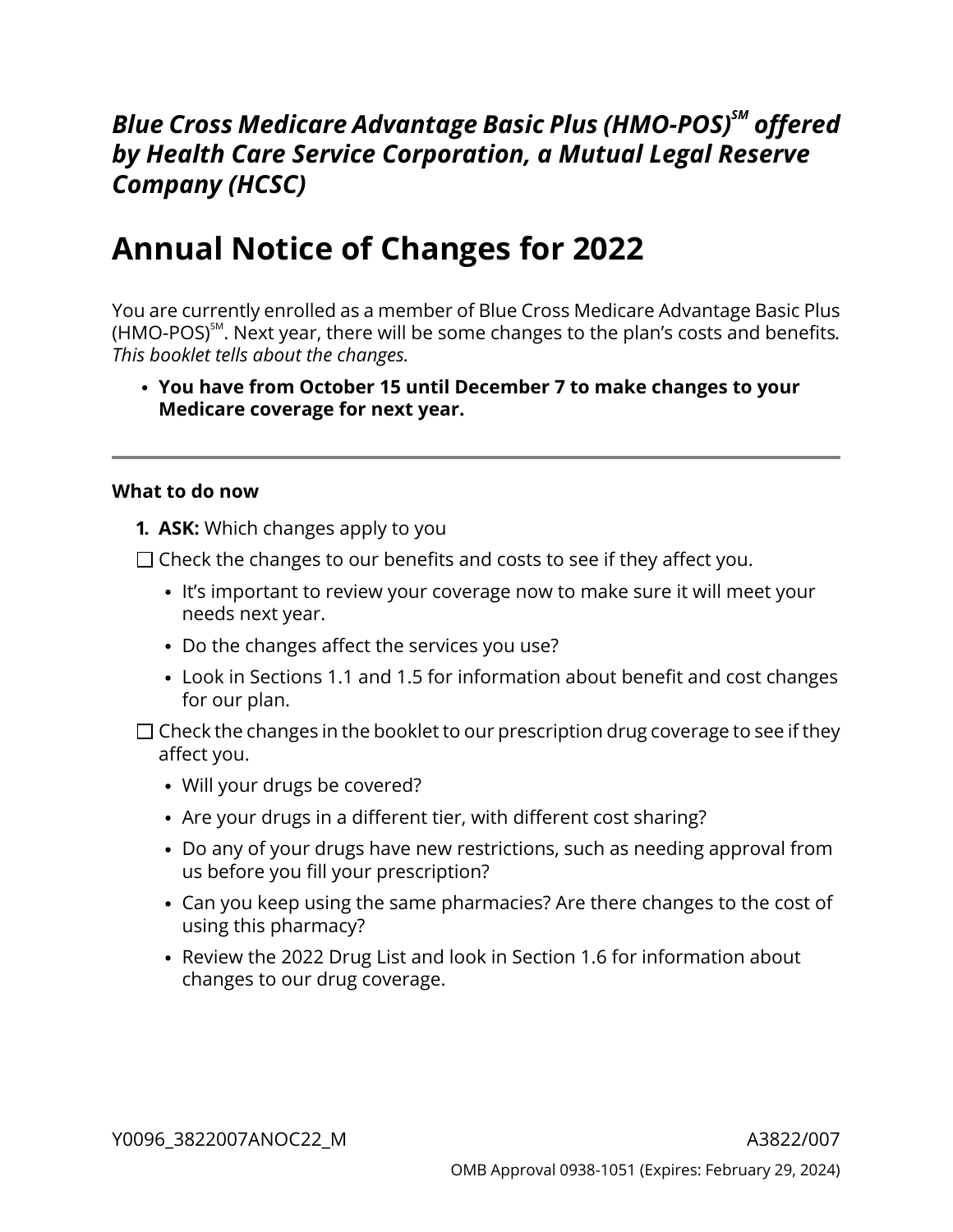Your drug costs may have risen since last year. Talk to your doctor about lower cost alternatives that may be available for you; this may save you in annual out-of-pocket costs throughout the year. To get additional information on drug prices visit [go.medicare.gov/drugprices,](https://go.medicare.gov/drugprices) and click the "dashboards" link in the middle of the second Note toward the bottom of the page. These dashboards highlight which manufacturers have been increasing their prices and also show other year-to-year drug price information. Keep in mind that your plan benefits will determine exactly how much your own drug costs may change.

 $\square$  Check to see if your doctors and other providers will be in our network next year.

- Are your doctors, including specialists you see regularly, in our network?
- What about the hospitals or other providers you use?
- Look in Section [1.3](#page-9-0) for information about our *Provider Directory*.
- $\Box$  Think about your overall health care costs.
	- How much will you spend out-of-pocket for the services and prescription drugs you use regularly?
	- How much will you spend on your premium and deductibles?
	- How do your total plan costs compare to other Medicare coverage options?

 $\Box$  Think about whether you are happy with our plan.

**2. COMPARE:** Learn about other plan choices

 $\Box$  Check coverage and costs of plans in your area.

- Use the personalized search feature on the Medicare Plan Finder at [www.medicare.gov/plan-compare](http://www.medicare.gov/plan-compare) website.
- Review the list in the back of your Medicare & You 2022 handbook.
- Look in Section [3.2](#page-19-0) to learn more about your choices.
- $\Box$  Once you narrow your choice to a preferred plan, confirm your costs and coverage on the plan's website.
- **3. CHOOSE:** Decide whether you want to change your plan
	- If you don't join another plan by December 7, 2021, you will be enrolled in Blue Cross Medicare Advantage Basic Plus (HMO-POS).
	- To change to a **different plan** that may better meet your needs, you can switch plans between October 15 and December 7.
- **4. ENROLL:** To change plans, join a plan between **October 15 and December 7, 2021**
	- If you don't join another plan by **December 7, 2021**, you will be enrolled in Blue Cross Medicare Advantage Basic Plus (HMO-POS).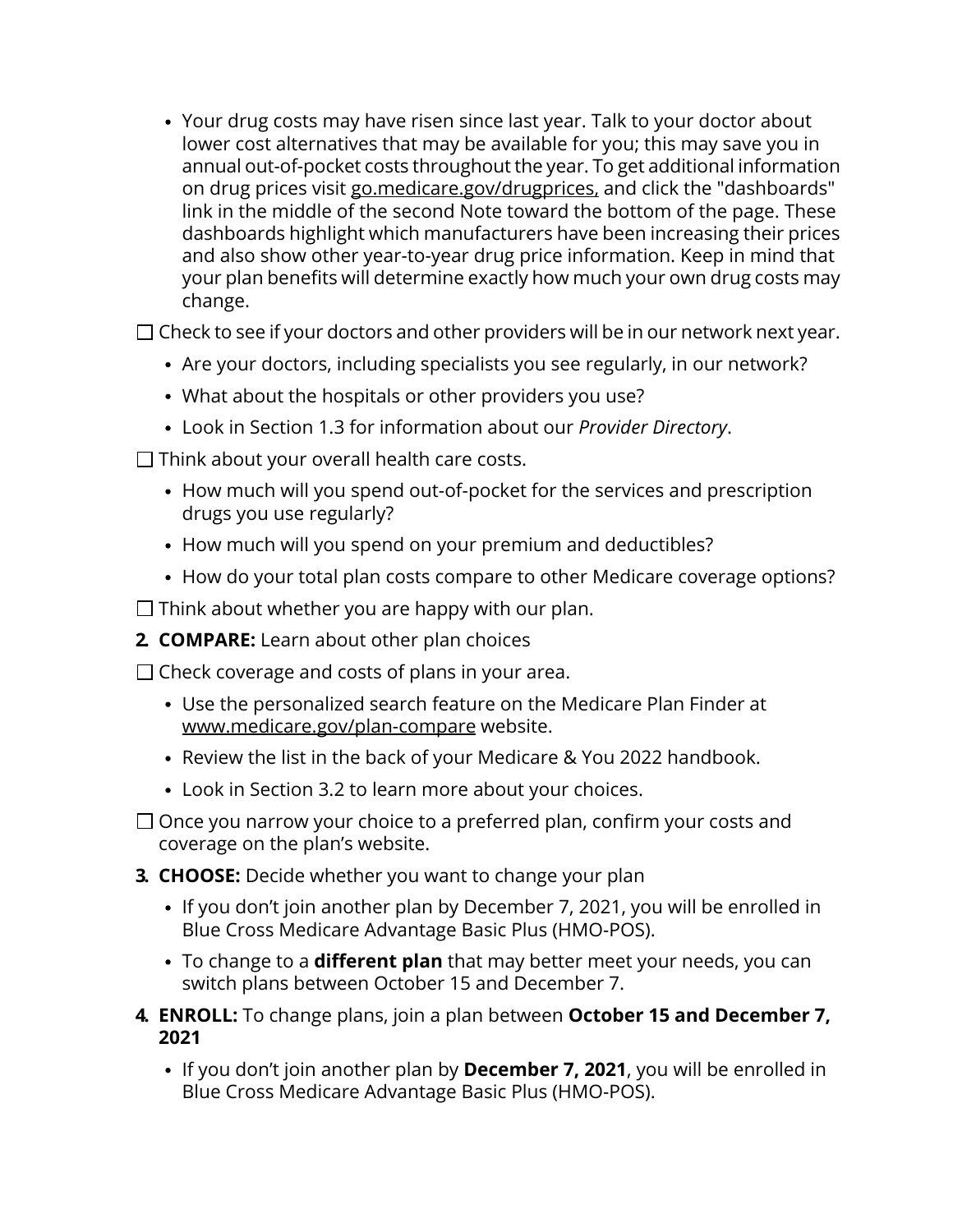If you join another plan by **December 7, 2021**, your new coverage will start on **January 1, 2022**. You will be automatically disenrolled from your current plan.

### **Additional Resources**

- This document is available for free in Spanish.
- ATTENTION: If you speak Spanish, language assistance services, free of charge, are available to you. Call Customer Service at 1-877-774-8592 (TTY only, call 711) for more information.
- ATENCIÓN: Si habla español, tiene a su disposición servicios gratuitos de asistencia lingüística. Llame a Servicio al Cliente al 1-877-774-8592 (TTY 711) para recibir más información.
- Please contact our Customer Service number at 1-877-774-8592 for additional information. (TTY users should call 711.) Hours are 8:00 a.m. – 8:00 p.m., local time, 7 days a week. If you are calling from April 1 through September 30, alternate technologies (for example, voicemail) will be used on weekends and holidays.
- Para obtener más información por favor póngase en contacto con nuestro número de servicio al cliente en 1-877-774-8592. (Usuarios de TTY deben llamar al 711.) El horario es de 8:00 – 20:00, hora de local, 7 días a la semana. Si usted está llamando desde el 1 de abril hasta el 30 de septiembre, tecnologías alternativas (por ejemplo, correo de voz) se utilizarán los fines de semana y festivos.
- Please contact Blue Cross Medicare Advantage Basic Plus (HMO-POS) if you need this information in another language or format (Spanish, braille, large print or alternate formats).
- **Coverage under this Plan qualifies as Qualifying Health Coverage (QHC)** and satisfies the Patient Protection and Affordable Care Act's (ACA) individual shared responsibility requirement. Please visit the Internal Revenue Service (IRS) website at [www.irs.gov/Affordable-Care-Act/Individuals-and-Families](http://www.irs.gov/Affordable-Care-Act/Individuals-and-Families) for more information.

### **About Blue Cross Medicare Advantage Basic Plus (HMO-POS)**

- HMO and HMO-POS plans provided by Health Care Service Corporation, a Mutual Legal Reserve Company (HCSC). HMO plans provided by Illinois Blue Cross Blue Shield Insurance Company (ILBCBSIC). HCSC and ILBCBSIC are Independent Licensees of the Blue Cross and Blue Shield Association. HCSC and ILBCBSIC are Medicare Advantage organizations with a Medicare contract. Enrollment in HCSC's and ILBCBSIC's plans depends on contract renewal.
- When this booklet says "we," "us," or "our," it means Health Care Service Corporation, a Mutual Legal Reserve Company (HCSC). When it says "plan" or "our plan," it means Blue Cross Medicare Advantage Basic Plus (HMO-POS).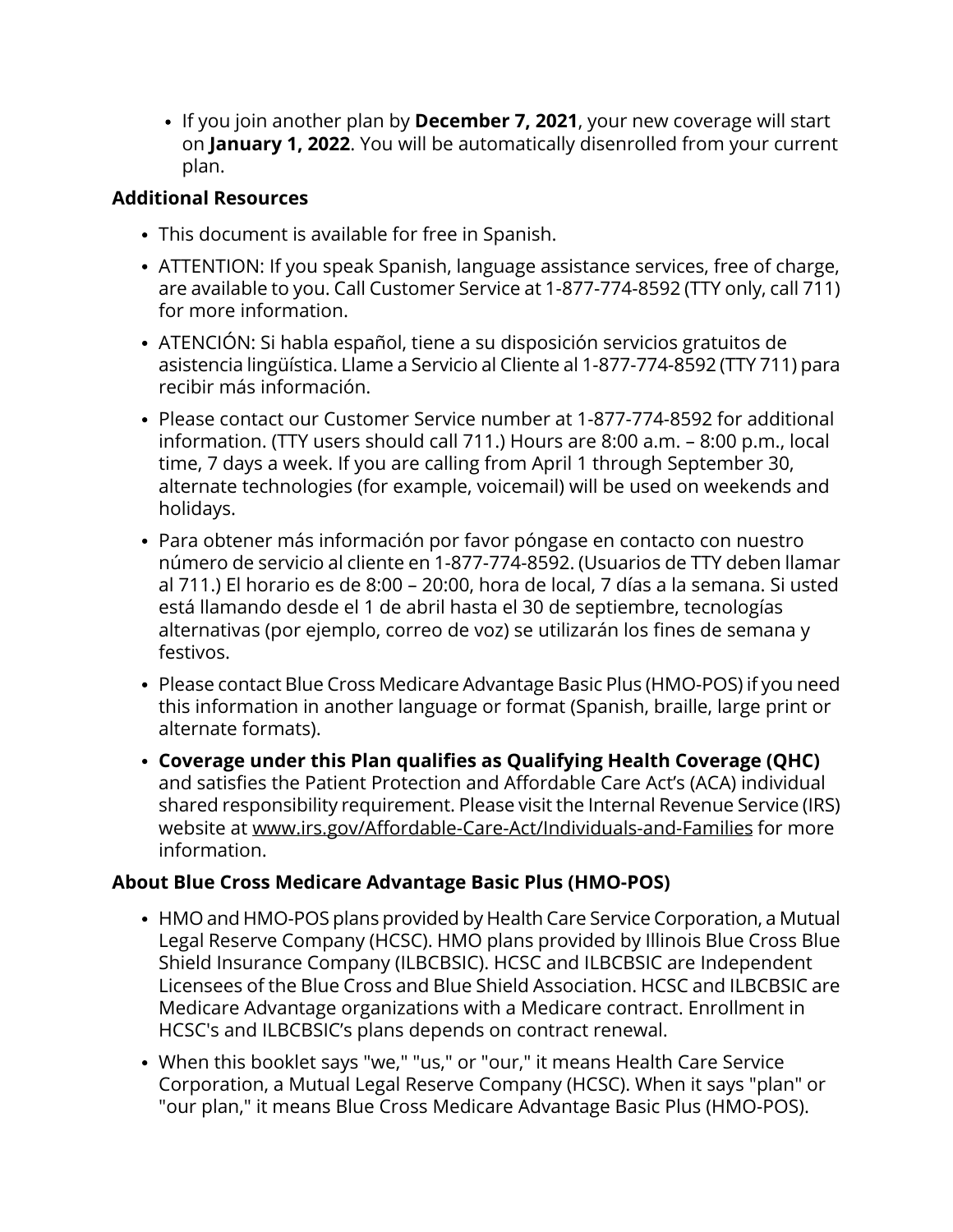# <span id="page-3-0"></span>**Summary of Important Costs for 2022**

The table below compares the 2021 costs and 2022 costs for Blue Cross Medicare Advantage Basic Plus (HMO-POS) in several important areas. **Please note this is only a summary of changes**. A copy of the *Evidence of Coverage* is located on our website at [getblueil.com/mapd](https://www.bcbsil.com/medicare/blue-cross-medicare-options/mapd). You may also call Customer Service to ask us to mail you an *Evidence of Coverage*.

| Cost                                                                                                                                                        | 2021 (this year)                                                                                                                                                                      | 2022 (next year)                                                                                                                                                                      |
|-------------------------------------------------------------------------------------------------------------------------------------------------------------|---------------------------------------------------------------------------------------------------------------------------------------------------------------------------------------|---------------------------------------------------------------------------------------------------------------------------------------------------------------------------------------|
| Monthly plan premium*<br>* Your premium may be<br>higher or lower than this<br>amount. See Section 1.1<br>for details.                                      | \$0                                                                                                                                                                                   | \$0                                                                                                                                                                                   |
| Maximum out-of-pocket<br>amount<br>This is the <u>most</u> you will<br>pay out-of-pocket for your<br>covered services.<br>(See Section 1.2 for<br>details.) | <b>In-Network</b><br>\$3,900                                                                                                                                                          | <b>In-Network</b><br>\$3,450                                                                                                                                                          |
| <b>Doctor office visits</b>                                                                                                                                 | <b>In-Network</b><br><b>Primary care visits:</b>                                                                                                                                      | <b>In-Network</b><br><b>Primary care visits:</b>                                                                                                                                      |
|                                                                                                                                                             | \$0 copay per visit<br><b>Specialist visits:</b><br>\$40 copay per visit<br><b>Out-of-Network</b><br><b>Primary care visits:</b><br>\$60 copay per visit<br><b>Specialist visits:</b> | \$0 copay per visit<br><b>Specialist visits:</b><br>\$35 copay per visit<br><b>Out-of-Network</b><br><b>Primary care visits:</b><br>\$60 copay per visit<br><b>Specialist visits:</b> |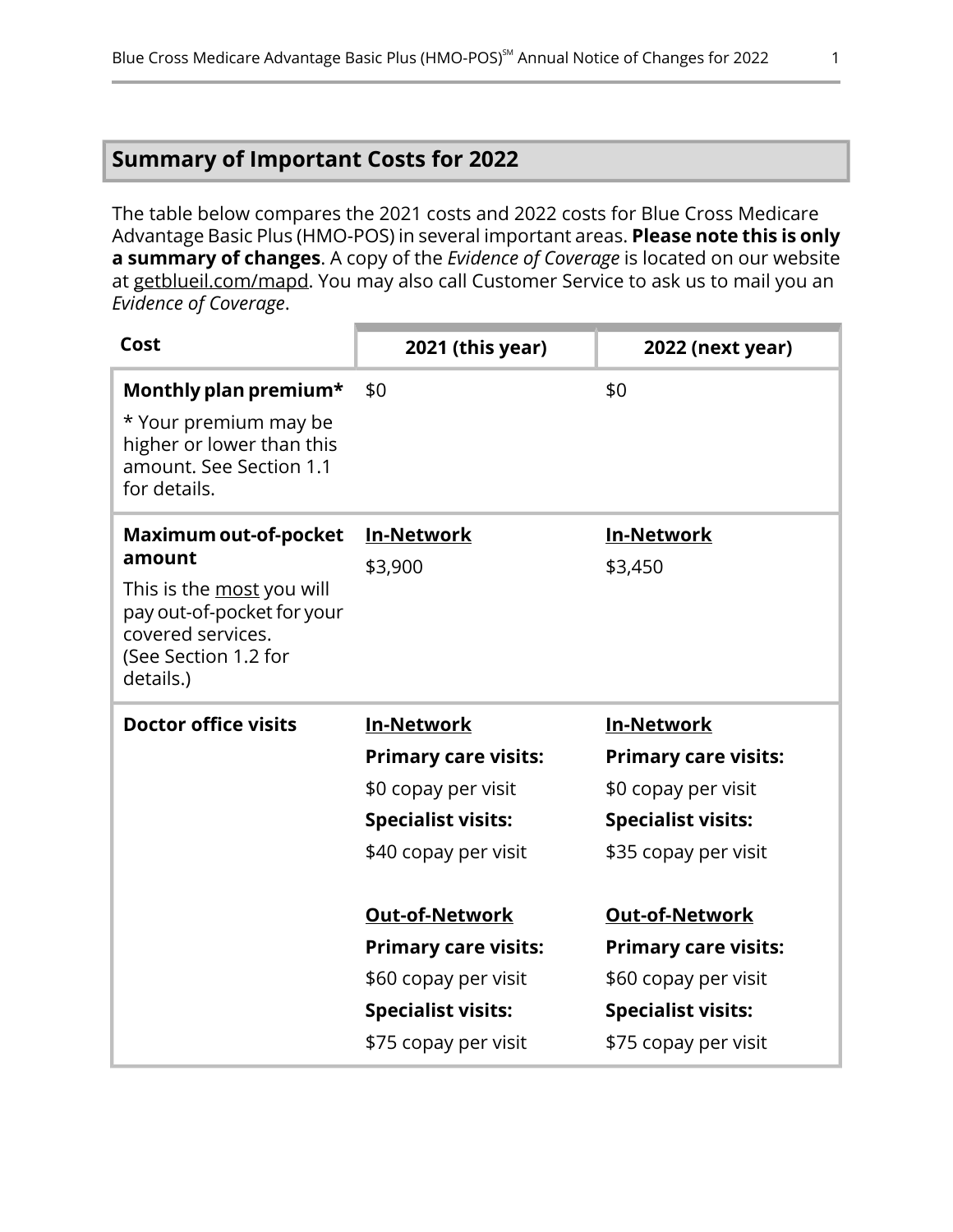| Cost                                                                                                    | 2021 (this year)                                                             | <b>2022 (next year)</b>                                                      |
|---------------------------------------------------------------------------------------------------------|------------------------------------------------------------------------------|------------------------------------------------------------------------------|
| <b>Inpatient hospital stays</b>                                                                         | <b>In-Network</b>                                                            | <b>In-Network</b>                                                            |
| Includes inpatient acute,<br>inpatient rehabilitation,<br>long-term care hospitals                      | \$220 copay per day for<br>days 1-7 and a \$0 copay<br>per day for days 8-90 | \$220 copay per day for<br>days 1-7 and a \$0 copay<br>per day for days 8-90 |
| and other types of<br>inpatient hospital services.<br>Inpatient hospital care<br>starts the day you are | \$0 copay per day for days<br>91 and beyond                                  | \$0 copay per day for days<br>91 and beyond                                  |
| formally admitted to the                                                                                | <b>Out-of-Network</b>                                                        | <b>Out-of-Network</b>                                                        |
| hospital with a doctor's<br>order. The day before you<br>are discharged is your last<br>inpatient day.  | 40% of the total cost per<br>stay                                            | 40% of the total cost per<br>stay                                            |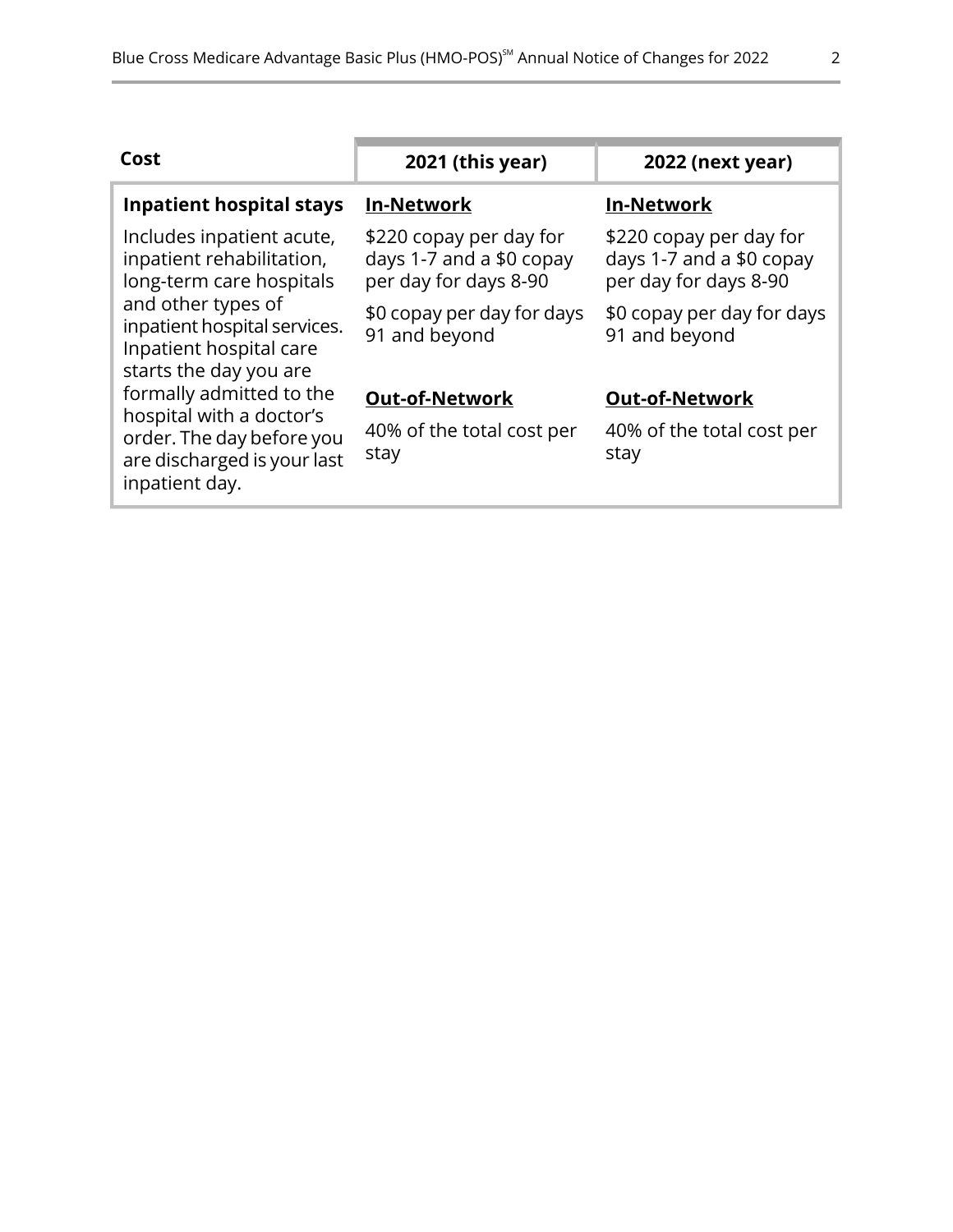| Cost                                          | 2021 (this year)                                               | 2022 (next year)                                               |
|-----------------------------------------------|----------------------------------------------------------------|----------------------------------------------------------------|
| <b>Part D prescription drug</b>               | Deductible: \$0                                                | Deductible: \$0                                                |
| coverage<br>(See Section 1.6 for<br>details.) | Copayment/Coinsurance<br>during the Initial Coverage<br>Stage: | Copayment/Coinsurance<br>during the Initial Coverage<br>Stage: |
|                                               | <b>Drug Tier 1:</b>                                            | <b>Drug Tier 1:</b>                                            |
|                                               | • Standard<br>cost-sharing:<br>\$7 copay                       | • Standard<br>cost-sharing:<br>\$10 copay                      |
|                                               | • Preferred<br>cost-sharing:<br>\$0 copay                      | • Preferred<br>cost-sharing:<br>\$0 copay                      |
|                                               | <b>Drug Tier 2:</b>                                            | <b>Drug Tier 2:</b>                                            |
|                                               | • Standard<br>cost-sharing:<br>\$19 copay                      | • Standard<br>cost-sharing:<br>\$20 copay                      |
|                                               | • Preferred<br>cost-sharing:<br>\$8 copay                      | • Preferred<br>cost-sharing:<br>\$10 copay                     |
|                                               | <b>Drug Tier 3:</b>                                            | <b>Drug Tier 3:</b>                                            |
|                                               | • Standard<br>cost-sharing:<br>\$47 copay                      | • Standard<br>cost-sharing:<br>\$47 copay                      |
|                                               | • Preferred<br>cost-sharing:<br>\$39 copay                     | • Preferred<br>cost-sharing:<br>\$47 copay                     |
|                                               | <b>Drug Tier 4:</b>                                            | <b>Drug Tier 4:</b>                                            |
|                                               | • Standard<br>cost-sharing:<br>$$100$ copay                    | • Standard<br>cost-sharing:<br>$$100$ copay                    |
|                                               | • Preferred<br>cost-sharing:<br>\$93 copay                     | • Preferred<br>cost-sharing:<br>$$100$ copay                   |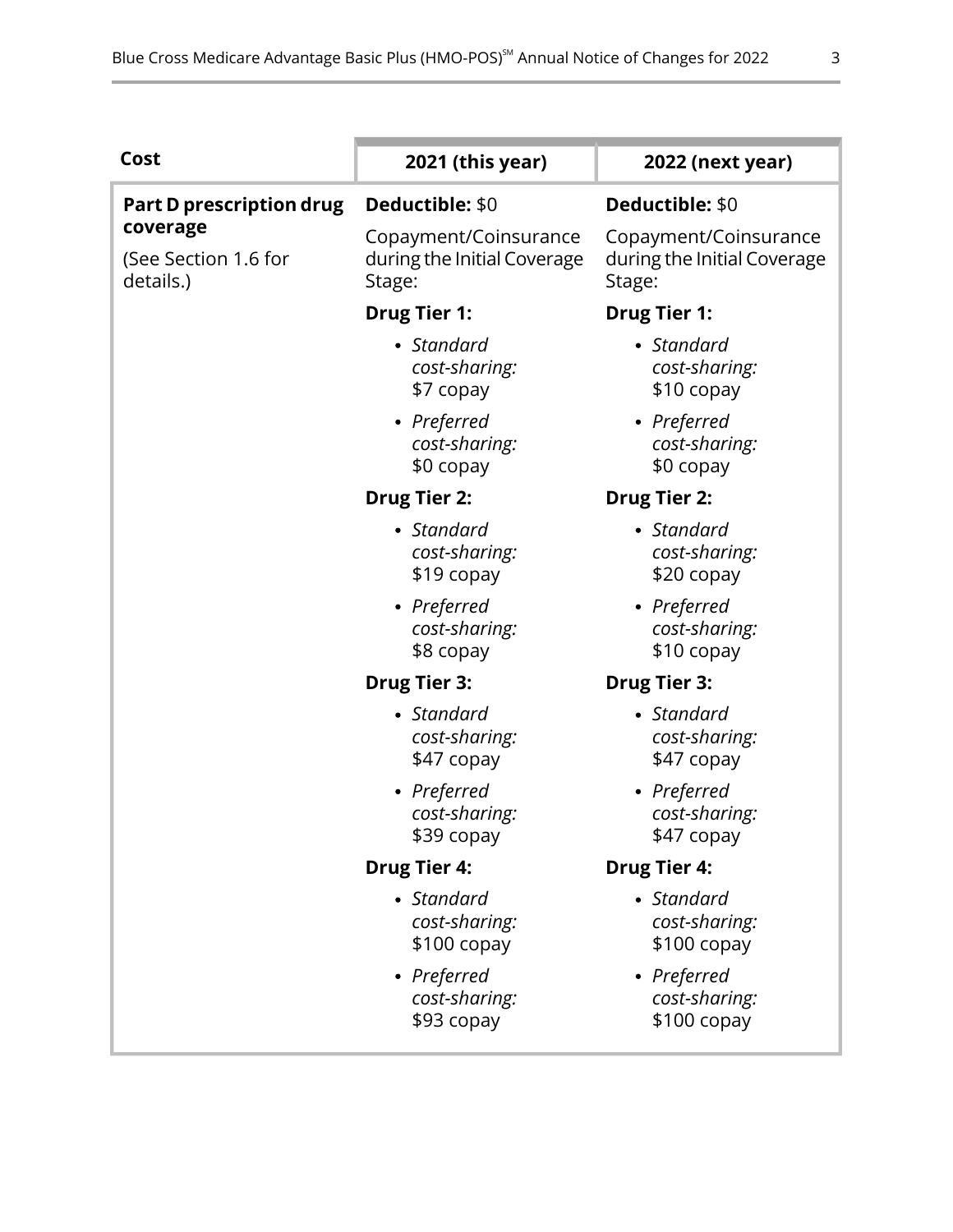| Cost | 2021 (this year)                                      | 2022 (next year)                                      |
|------|-------------------------------------------------------|-------------------------------------------------------|
|      | <b>Drug Tier 5:</b>                                   | <b>Drug Tier 5:</b>                                   |
|      | • Standard<br>cost-sharing:<br>33% of the total cost  | • Standard<br>cost-sharing:<br>33% of the total cost  |
|      | • Preferred<br>cost-sharing:<br>33% of the total cost | • Preferred<br>cost-sharing:<br>33% of the total cost |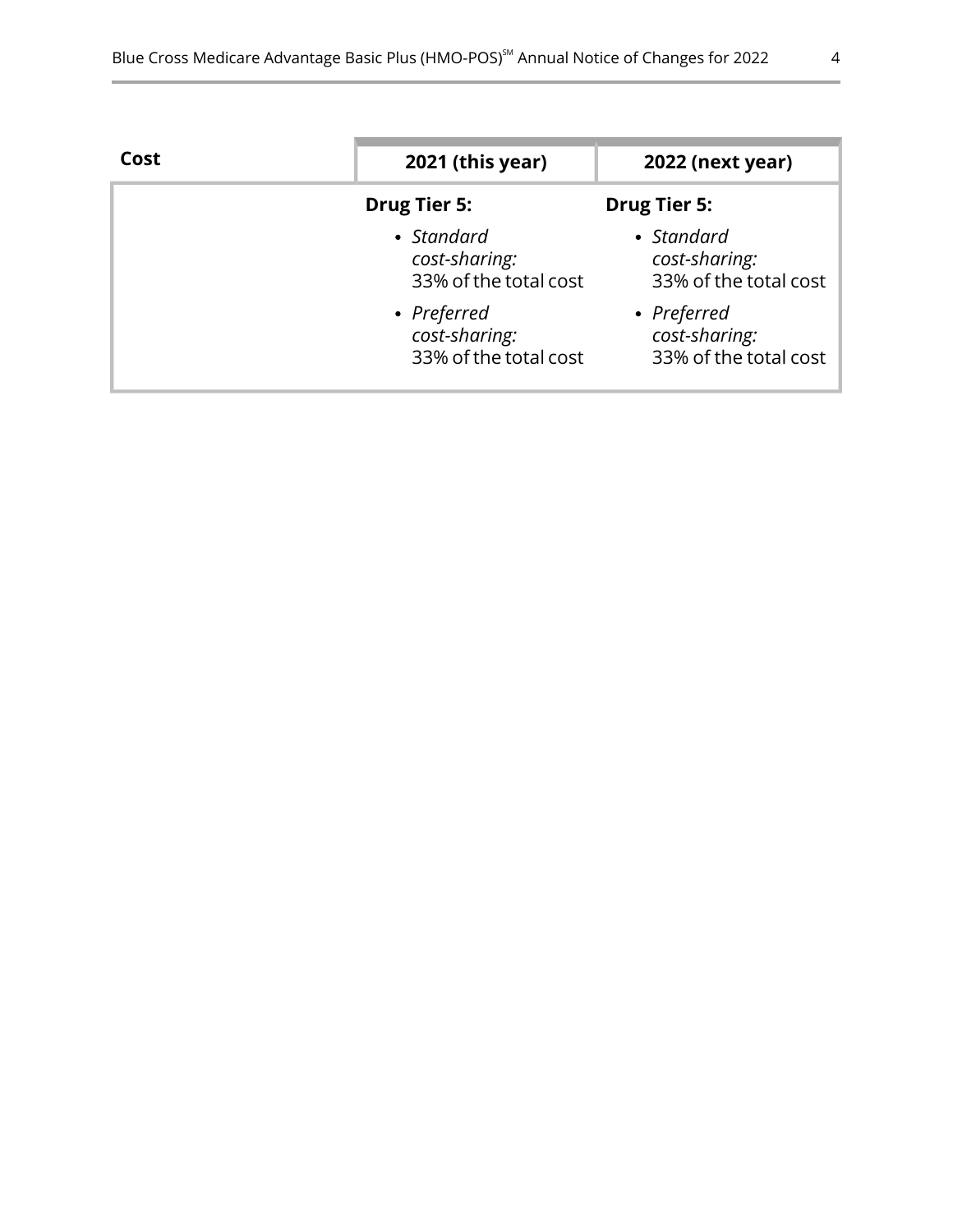# *Annual Notice of Changes* **for 2022 Table of Contents**

| Section 1.2 - Changes to Your Maximum Out-of-Pocket Amount  6                 |  |
|-------------------------------------------------------------------------------|--|
|                                                                               |  |
|                                                                               |  |
| Section 1.5 - Changes to Benefits and Costs for Medical Services 8            |  |
| Section 1.6 - Changes to Part D Prescription Drug Coverage  12                |  |
|                                                                               |  |
|                                                                               |  |
| Section 3.1 - If you want to stay in Blue Cross Medicare Advantage Basic Plus |  |
|                                                                               |  |
|                                                                               |  |
| SECTION 5 Programs That Offer Free Counseling about Medicare  18              |  |
| SECTION 6 Programs That Help Pay for Prescription Drugs 19                    |  |
|                                                                               |  |
| Section 7.1 - Getting Help from Blue Cross Medicare Advantage Basic Plus      |  |
|                                                                               |  |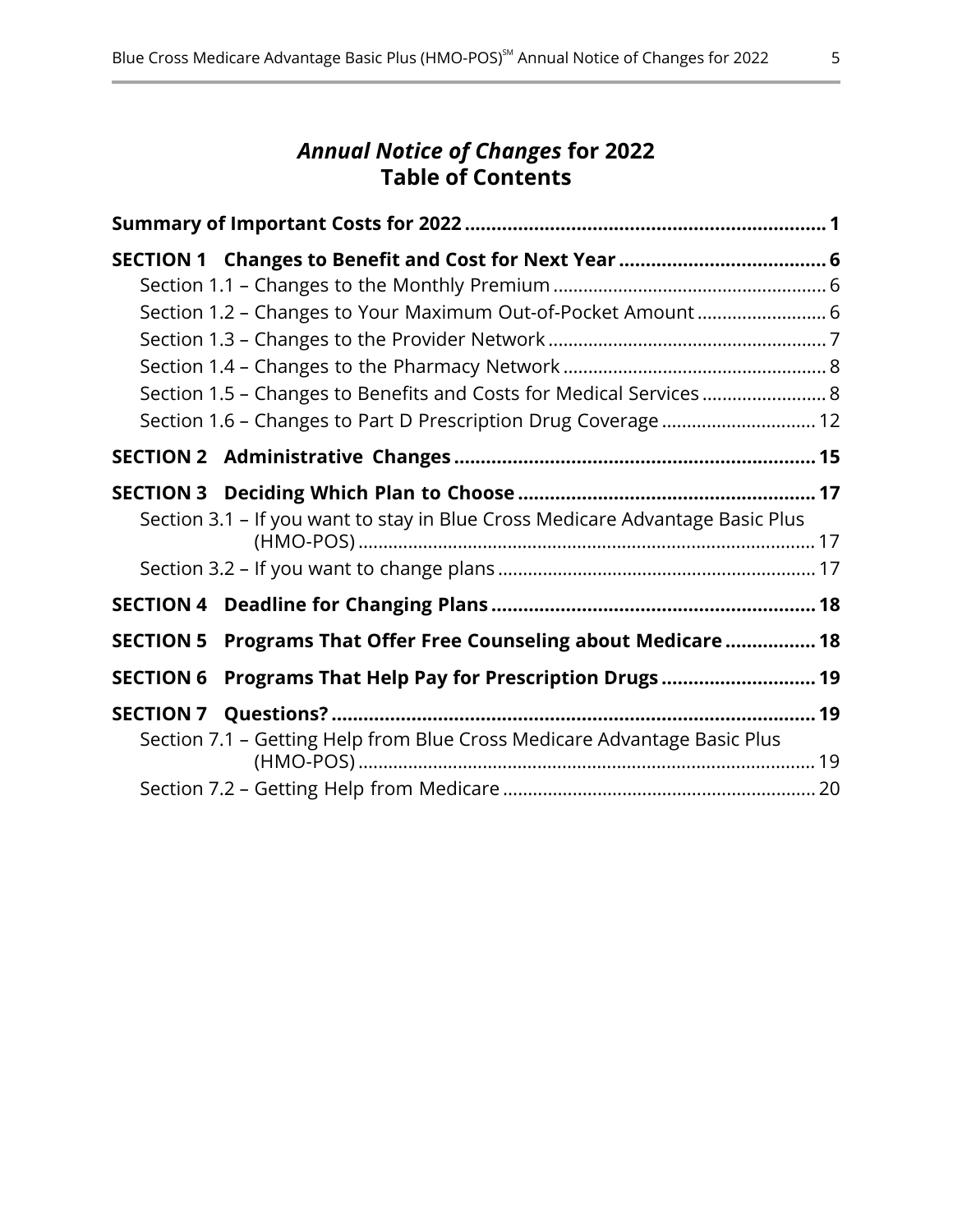### <span id="page-8-2"></span>**SECTION 1 Changes to Benefit and Cost for Next Year**

### <span id="page-8-0"></span>**Section 1.1 – Changes to the Monthly Premium**

| Cost                                                                                                                                      | 2021 (this year) | <b>2022 (next year)</b> |
|-------------------------------------------------------------------------------------------------------------------------------------------|------------------|-------------------------|
| <b>Monthly premium</b>                                                                                                                    | \$0              | \$0                     |
| (You must also continue to pay<br>your Medicare Part B premium.)                                                                          |                  |                         |
| <b>Optional Supplemental</b><br>Dental, Eyewear, and Hearing<br><b>Services</b>                                                           | \$21.00          | \$23.90                 |
| (Optional supplemental benefit<br>available for an extra premium)                                                                         |                  |                         |
| See Chapter 4, Section 2.2 ( <i>Extra</i><br>"optional supplemental" benefits<br>you can buy) of the Evidence of<br>Coverage for details. |                  |                         |

- Your monthly plan premium will be *more* if you are required to pay a lifetime Part D late enrollment penalty for going without other drug coverage that is at least as good as Medicare drug coverage (also referred to as "creditable coverage") for 63 days or more.
- If you have a higher income, you may have to pay an additional amount each month directly to the government for your Medicare prescription drug coverage.
- <span id="page-8-1"></span>Your monthly premium will be *less* if you are receiving "Extra Help" with your prescription drug costs. Please see Section [6](#page-21-0) regarding "Extra Help" from Medicare.

### **Section 1.2 – Changes to Your Maximum Out-of-Pocket Amount**

l

To protect you, Medicare requires all health plans to limit how much you pay "out-of-pocket" during the year. This limit is called the "maximum out-of-pocket amount." Once you reach this amount, you generally pay nothing for covered services for the rest of the year.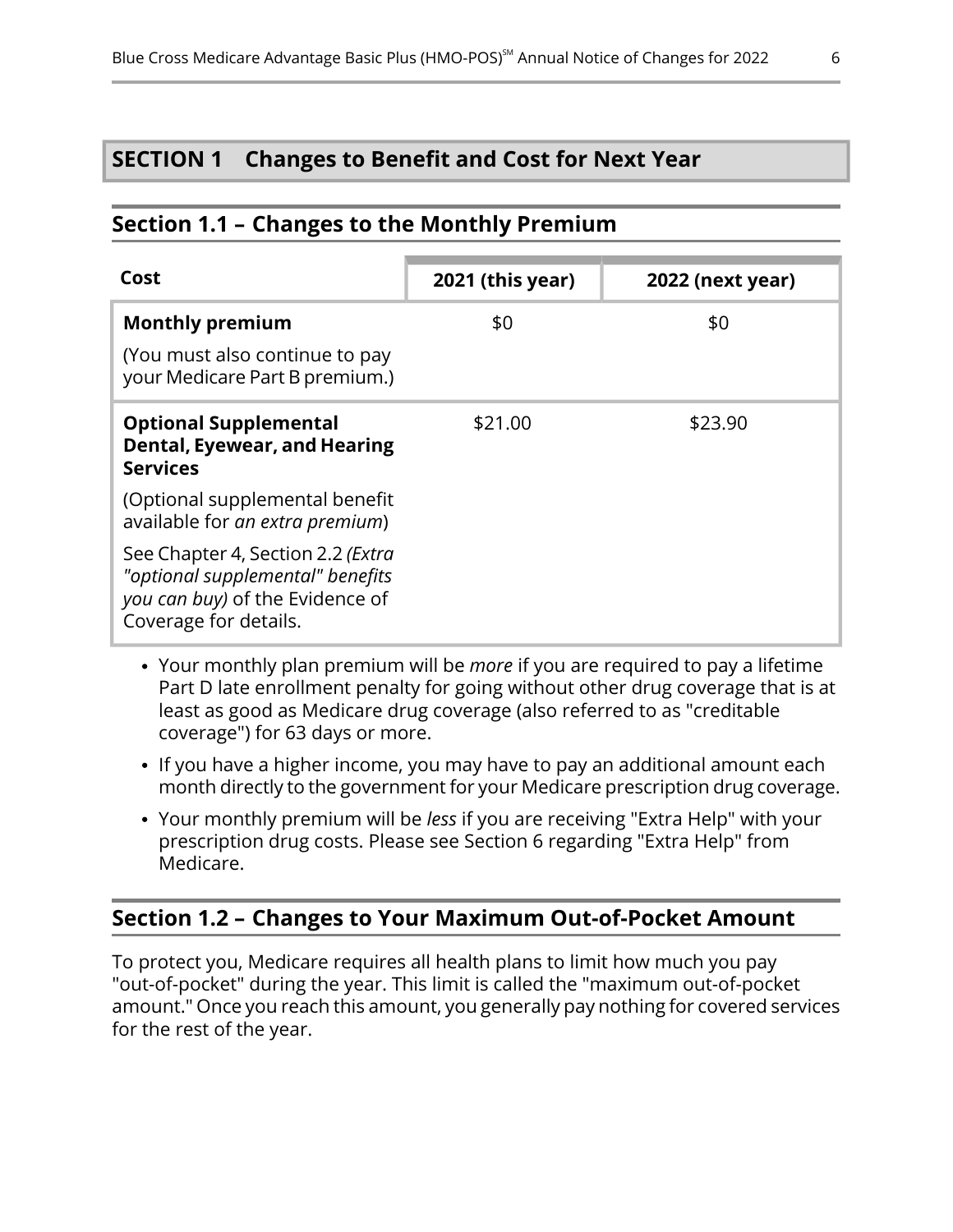| Cost                                                                                                                                                                                                                      | 2021 (this year)  | <b>2022 (next year)</b>                                                                                                                                                    |
|---------------------------------------------------------------------------------------------------------------------------------------------------------------------------------------------------------------------------|-------------------|----------------------------------------------------------------------------------------------------------------------------------------------------------------------------|
| <b>Maximum out-of-pocket</b><br>amount                                                                                                                                                                                    | <b>In-Network</b> | <b>In-Network</b>                                                                                                                                                          |
| Your costs for covered<br>medical services (such as<br>copays) count toward your<br>maximum out-of-pocket<br>amount. Your costs for<br>prescription drugs do not<br>count toward your<br>maximum out-of-pocket<br>amount. | \$3,900           | \$3,450<br>Once you have paid<br>\$3,450 out-of-pocket for<br>covered services, you will<br>pay nothing for your<br>covered services for the<br>rest of the calendar year. |

### **Section 1.3 – Changes to the Provider Network**

<span id="page-9-0"></span>l

There are changes to our network of providers for next year. An updated *Provider Directory* is located on our website at [getblueil.com/mapd.](https://www.bcbsil.com/medicare/blue-cross-medicare-options/mapd) You may also call Customer Service for updated provider information or to ask us to mail you a *Provider Directory*. **Please review the 2022** *Provider Directory* **to see if your providers (primary care provider, specialists, hospitals, etc.) are in our network**.

It is important that you know that we may make changes to the hospitals, doctors and specialists (providers) that are part of your plan during the year. There are a number of reasons why your provider might leave your plan, but if your doctor or specialist does leave your plan you have certain rights and protections summarized below:

- Even though our network of providers may change during the year, we must furnish you with uninterrupted access to qualified doctors and specialists.
- We will make a good faith effort to provide you with at least 30 days' notice that your provider is leaving our plan so that you have time to select a new provider.
- We will assist you in selecting a new qualified provider to continue managing your health care needs.
- If you are undergoing medical treatment you have the right to request, and we will work with you to ensure, that the medically necessary treatment you are receiving is not interrupted.
- If you believe we have not furnished you with a qualified provider to replace your previous provider or that your care is not being appropriately managed, you have the right to file an appeal of our decision.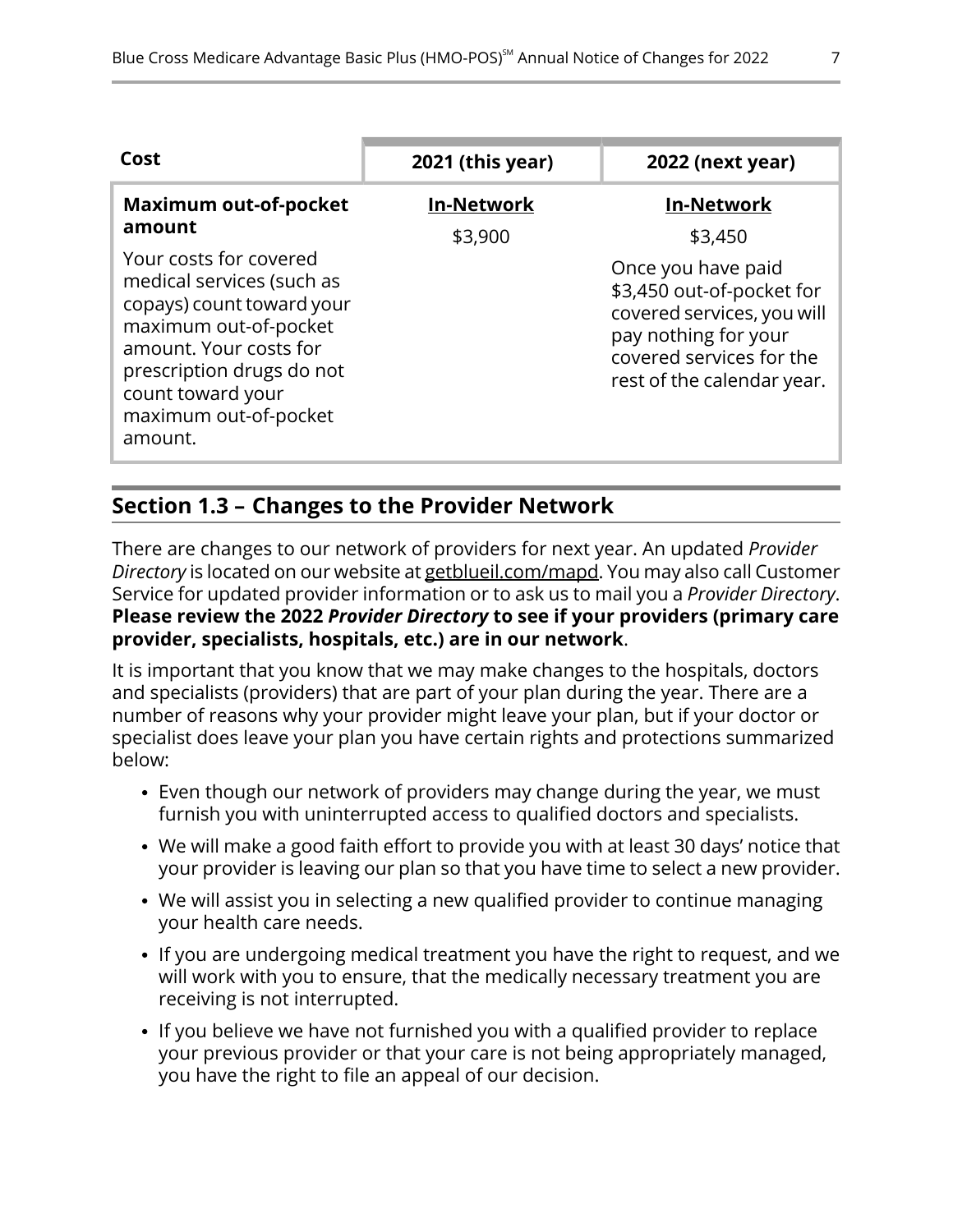<span id="page-10-1"></span>• If you find out your doctor or specialist is leaving your plan, please contact us so we can assist you in finding a new provider to manage your care.

#### **Section 1.4 – Changes to the Pharmacy Network**

Amounts you pay for your prescription drugs may depend on which pharmacy you use. Medicare drug plans have a network of pharmacies. In most cases, your prescriptions are covered *only* if they are filled at one of our network pharmacies. Our network includes pharmacies with preferred cost sharing, which may offer you lower cost sharing than the standard cost sharing offered by other network pharmacies for some drugs.

There are changes to our network of pharmacies for next year. An updated *Pharmacy Directory* is located on our website at [getblueil.com/mapd/pharmacies](https://www.bcbsil.com/medicare/blue-cross-medicare-options/mapd/using-your-plan/pharmacies). You may also call Customer Service for updated provider information or to ask us to mail you a *Pharmacy Directory*. **Please review the 2022** *Pharmacy Directory* **to see which pharmacies are in our network**.

### **Section 1.5 – Changes to Benefits and Costs for Medical Services**

We are changing our coverage for certain medical services next year. The information below describes these changes. For details about the coverage and costs for these services, see Chapter 4, *Medical Benefits Chart (what is covered and what you pay)*, in your *2022 Evidence of Coverage.*

#### **Opioid treatment program services**

Members of our plan with opioid use disorder (OUD) can receive coverage of services to treat OUD through an Opioid Treatment Program (OTP) which includes the following services:

U.S. Food and Drug Administration (FDA)-approved opioid agonist and antagonist medication-assisted treatment (MAT) medications.

- Dispensing and administration of MAT medications (if applicable)
- Substance use counseling
- Individual and group therapy
- Toxicology testing
- Intake activities

l

<span id="page-10-0"></span>l

• Periodic assessments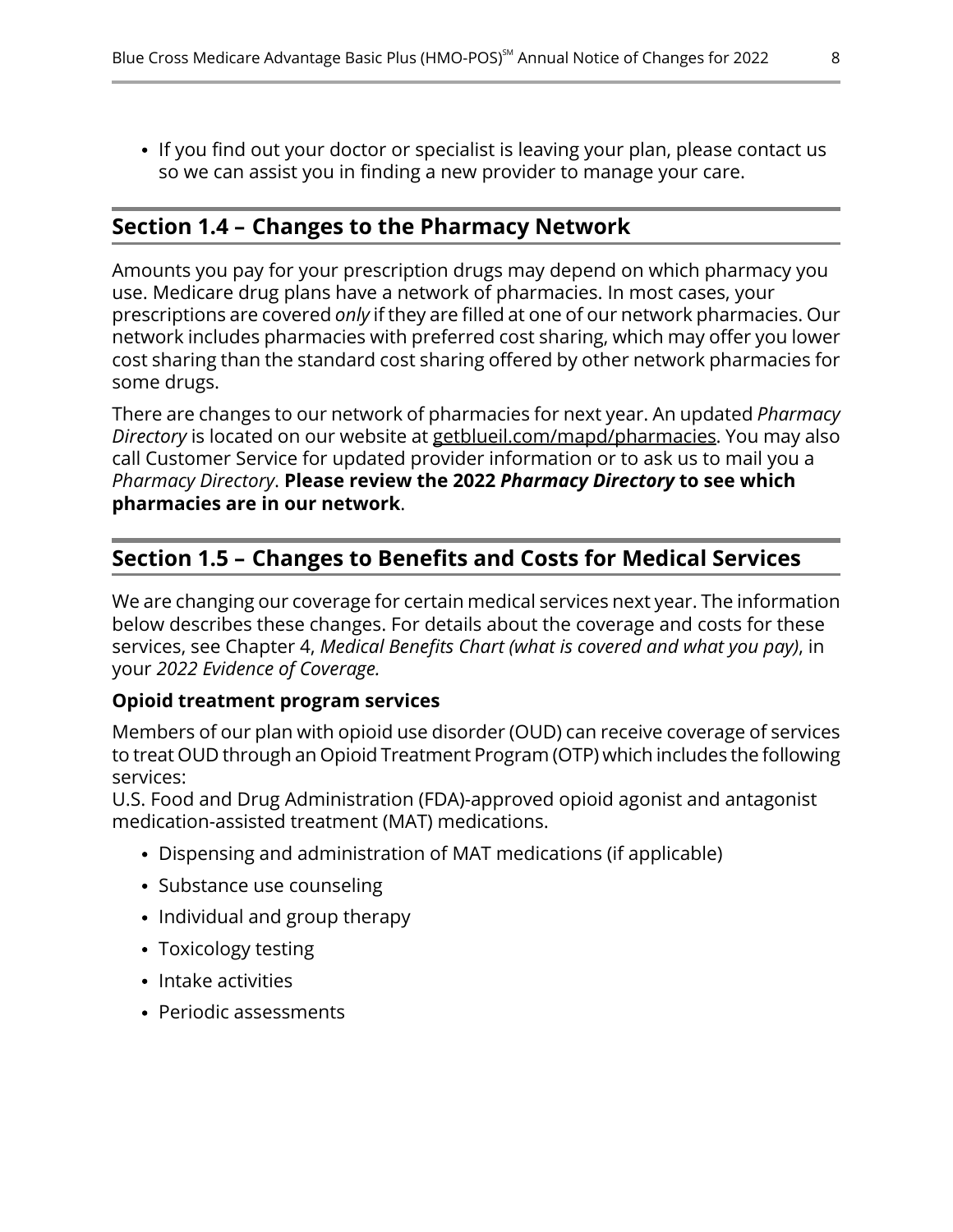| Cost                                                              | 2021 (this year)                                                                                                                                                                                                                               | 2022 (next year)                                                                                                                                                                                                          |
|-------------------------------------------------------------------|------------------------------------------------------------------------------------------------------------------------------------------------------------------------------------------------------------------------------------------------|---------------------------------------------------------------------------------------------------------------------------------------------------------------------------------------------------------------------------|
| <b>Acupuncture for</b><br><b>Chronic Low Back</b><br>Pain         | <b>In-Network</b><br>You pay a \$40 copay for<br>Medicare-covered visit.                                                                                                                                                                       | <b>In-Network</b><br>You pay a \$35 copay for<br>Medicare-covered visit.                                                                                                                                                  |
| <b>Ambulance Services</b>                                         | In and Out-of-Network<br>You pay a \$200 copay for<br>Medicare-covered ground<br>transportation service.<br>In and Out-of-Network<br>You pay a \$200 copay for<br>Medicare-covered air<br>transportation service.                              | In and Out-of-Network<br>You pay a \$250 copay for<br>Medicare-covered ground<br>transportation service.<br>In and Out-of-Network<br>You pay 20% of the total<br>cost for Medicare-covered<br>air transportation service. |
| <b>Vision Care</b><br>(Non-Medicare-covered<br>Eyewear)           | The following optional<br>supplemental vision<br>benefits are available for an<br>extra premium<br>In and Out-of-Network<br>\$150 maximum plan<br>coverage amount in and<br>out-of-network<br>for routine eye wear every<br>year.              | The following optional<br>supplemental vision<br>benefits are available for an<br>extra premium<br><b>In-Network</b><br>\$150 maximum plan<br>coverage amount for<br>routine eye wear every year.                         |
| Cardiac<br><b>Rehabilitation</b><br><b>Services</b>               | <b>In-Network</b><br>\$50 copay for<br>Medicare-covered cardiac<br>rehab services.<br>\$50 copay for<br>Medicare-covered intensive<br>cardiac rehab services.                                                                                  | <b>In-Network</b><br>\$30 copay for<br>Medicare-covered cardiac<br>rehab services.<br>\$30 copay for<br>Medicare-covered intensive<br>cardiac rehab services.                                                             |
| <b>Dental Services</b><br>(Non-Medicare-covered<br>Comprehensive) | The following optional<br>supplemental dental<br>benefits are available for an<br>extra premium:<br>In and Out-of-Network<br>You pay 50% of the total<br>cost for non-routine dental<br>visits and restorative<br>services. You pay 70% of the | The following optional<br>supplemental dental<br>benefits<br>are available for an extra<br>premium:<br>In and Out-of-Network<br>You pay 20% of the total<br>cost for non-routine dental<br>visits and restorative         |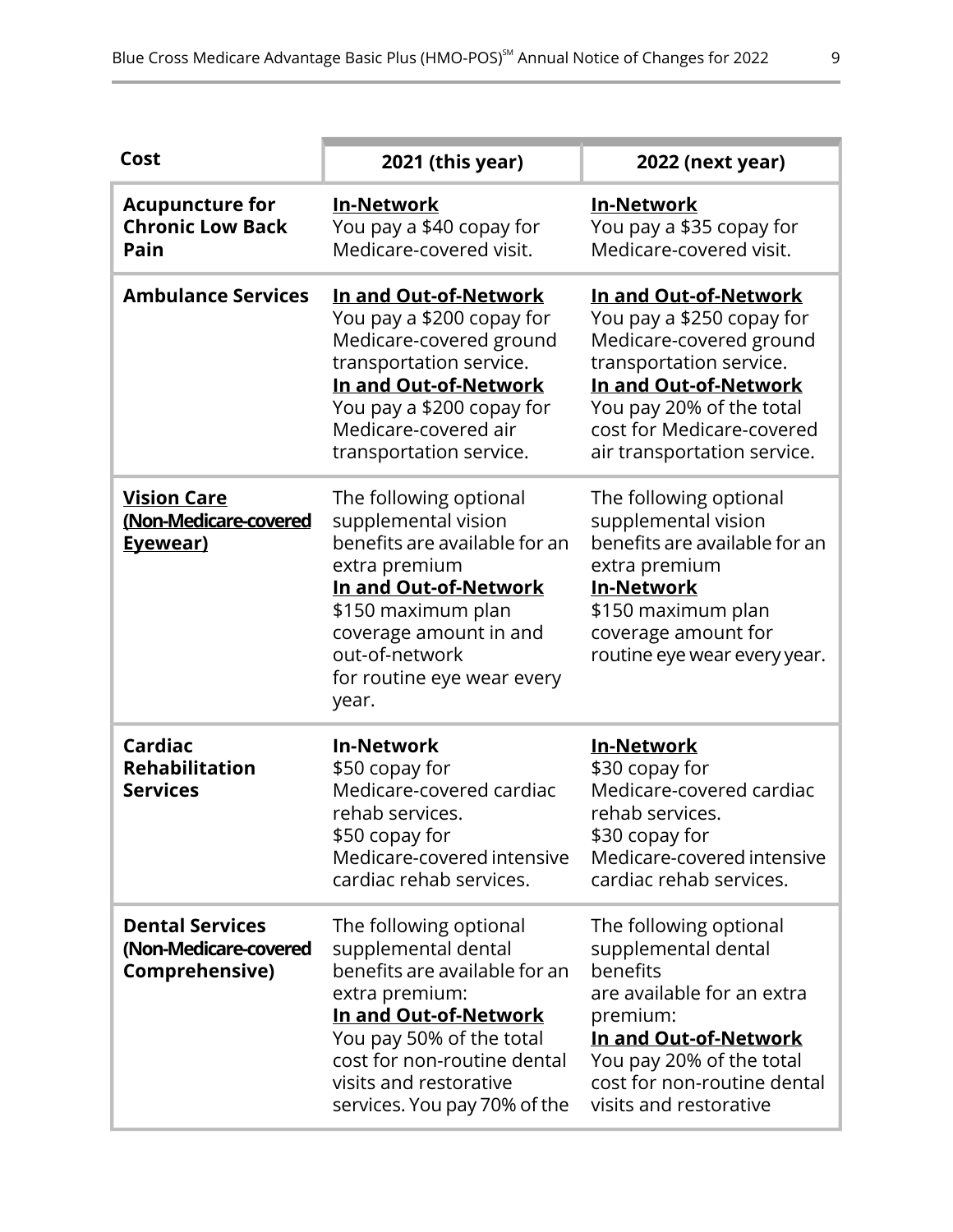| Cost                                           | 2021 (this year)                                                                                                                                                                                                                                                                                              | 2022 (next year)                                                                                                                                                                                                                                                                                                                                                                                                                                                                                                         |
|------------------------------------------------|---------------------------------------------------------------------------------------------------------------------------------------------------------------------------------------------------------------------------------------------------------------------------------------------------------------|--------------------------------------------------------------------------------------------------------------------------------------------------------------------------------------------------------------------------------------------------------------------------------------------------------------------------------------------------------------------------------------------------------------------------------------------------------------------------------------------------------------------------|
|                                                | total cost for extractions,<br>endodontics, periodontics,<br>and prosthodontics and<br>other maxillofacial surgery<br>services.                                                                                                                                                                               | services. You pay 50% of the<br>total cost for extractions,<br>endodontics, periodontics,<br>and prosthodontics and<br>other maxillofacial surgery<br>services.                                                                                                                                                                                                                                                                                                                                                          |
| <b>Hearing Exams</b><br>(Non-Medicare-covered) | The following optional<br>supplemental hearing<br>benefits are available for an<br>extra premium:<br><b>In-Network</b><br>You pay a \$5 copay for 1<br>routine hearing exam every<br>3 years.<br>You pay a \$0 copay for 3<br>hearing aid fittings every 3<br>years.<br><b>Out-of-Network</b><br>Not Covered. | The following optional<br>supplemental hearing<br>benefits are available for an<br>extra premium:<br><b>In-Network</b><br>\$5 copay for 1 routine<br>hearing exam every year<br>Unlimited provider visits for<br>fitting and adjustments<br>within 12 months of<br>purchase of TruHearing<br>hearing aids.<br><b>Out-of-Network</b><br>\$5 copay for 1 routine<br>hearing exam every year.<br>Unlimited provider visits for<br>fitting and adjustments<br>within 12 months of<br>purchase of TruHearing<br>hearing aids. |
| <b>Hearing Aids</b><br>(Non-Medicare-covered)  | The following optional<br>supplemental hearing<br>benefits are available for an<br>extra premium:<br>In and Out-of-Network<br>There is a \$1,000 maximum<br>plan coverage limit for<br>hearing aids (both ears<br>combined) purchased in- or<br>out-of-network every 3<br>years.                              | The following optional<br>supplemental hearing<br>benefits are available for an<br>extra premium:<br><u>In-Network</u><br>There is a \$1,000 maximum<br>plan coverage limit for<br>hearing aids (both ears<br>combined) purchased in-<br>network every 3 years.                                                                                                                                                                                                                                                          |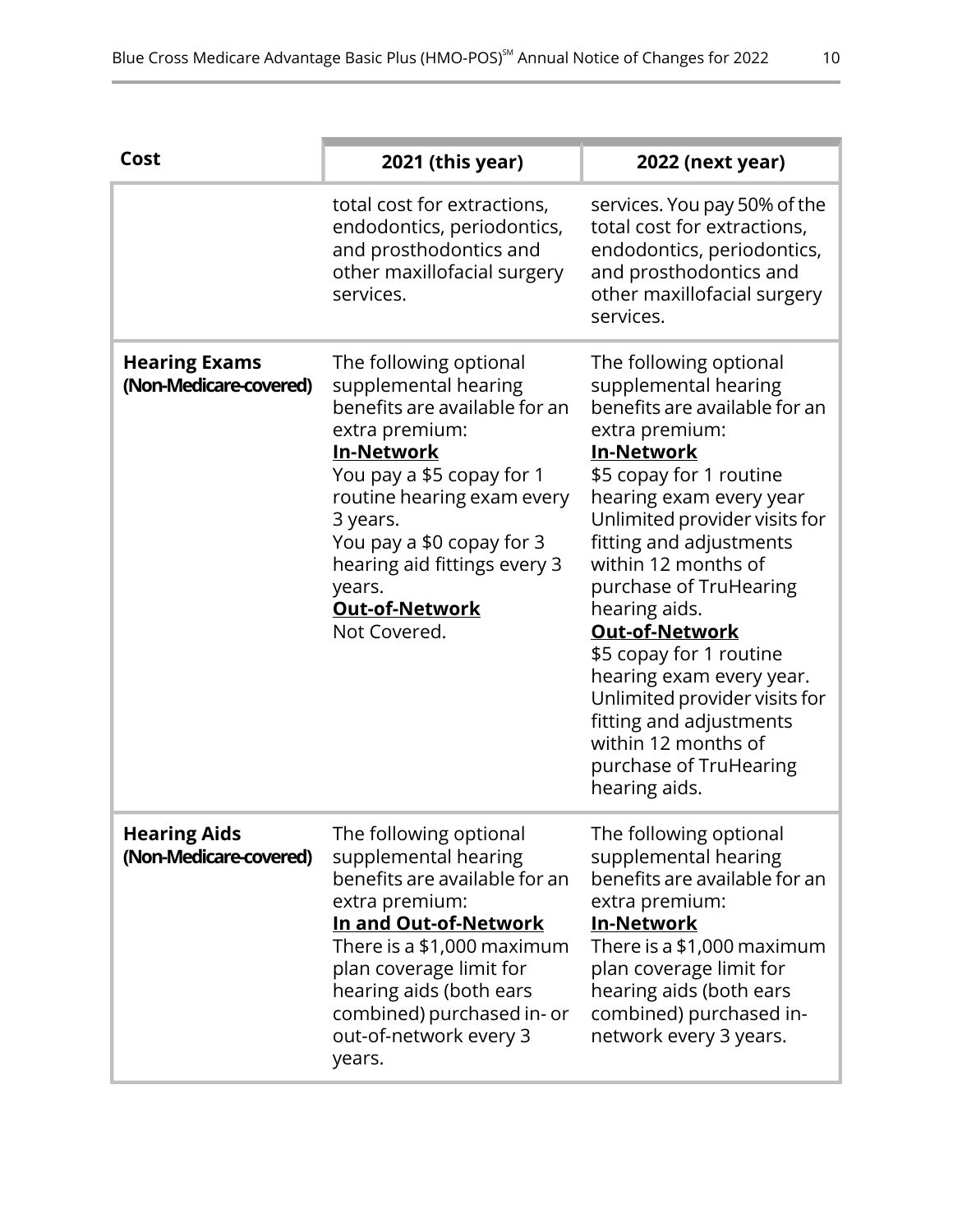| Cost                                               | 2021 (this year)                                                                                                                                                                                                       | 2022 (next year)                                                                                                                                                                                                      |
|----------------------------------------------------|------------------------------------------------------------------------------------------------------------------------------------------------------------------------------------------------------------------------|-----------------------------------------------------------------------------------------------------------------------------------------------------------------------------------------------------------------------|
| <b>Emergency Care</b>                              | You pay \$90 copay for<br>Medicare-covered<br>emergency room visits.<br>Worldwide Coverage<br>You pay \$90 copay for<br>emergency/urgent services.                                                                     | You pay \$120 copay for<br>Medicare-covered<br>emergency room visits.<br>Worldwide Coverage<br>You pay \$120 copay for<br>emergency/urgent services.                                                                  |
| <b>Meal Benefit</b>                                | Meal benefit is not covered.                                                                                                                                                                                           | You pay a \$0 copay for 2<br>meals per day for 7 days.<br>Limited to one time per<br>year.<br>Coverage limited to 1<br>occurrence per year after<br>an inpatient stay.                                                |
| <b>Services to Treat</b><br><b>Kidney Disease</b>  | <b>Out-of-Network</b><br>You pay 50% of the total<br>cost for Medicare-covered<br>dialysis services.                                                                                                                   | <b>Out-of-Network</b><br>You pay 40% of the total<br>cost for Medicare-covered<br>dialysis services.                                                                                                                  |
| <b>Opioid Treatment</b><br><b>Program Services</b> | <b>In-Network</b><br>You pay a \$0 copay for each<br>Medicare-covered opioid<br>treatment service.<br>Out-of-Network<br>You pay 40% of the total<br>cost for Medicare-covered<br>opioid treatment program<br>services. | <b>In-Network</b><br>You pay a \$35 copay for<br>each Medicare-covered<br>opioid treatment service.<br><b>Out-of-Network</b><br>You pay a \$75 copay for<br>Medicare-covered opioid<br>treatment program<br>services. |
| <b>Outpatient Hospital</b><br><b>Observation</b>   | <u>In-Network</u><br>You pay a \$0 copay<br>Medicare-covered<br>observation services.                                                                                                                                  | <u>In-Network</u><br>You pay a \$235 copay<br>Medicare-covered<br>observation services.                                                                                                                               |
| <b>Physician/Practitioner</b><br><b>Services</b>   | <b>In-Network</b><br>You pay a \$40 copay for<br>each Medicare-covered<br>specialist services.<br>You pay a \$40 copay for<br>services performed with a                                                                | <b>In-Network</b><br>You pay a \$35 copay for<br>each Medicare-covered<br>specialist services.<br>You pay a \$35 copay for<br>services performed with a                                                               |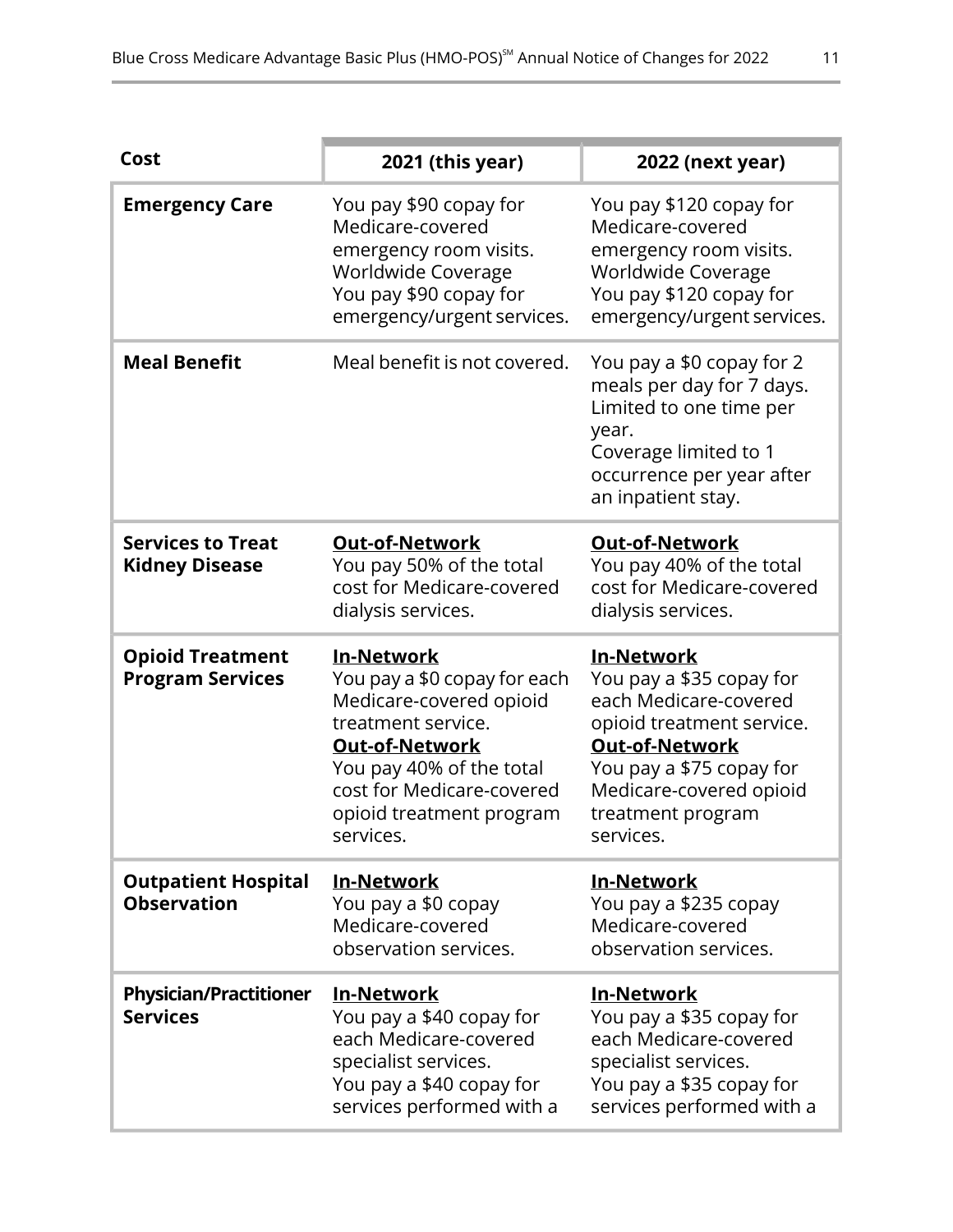| Cost                                                 | 2021 (this year)                                                                                                                                             | 2022 (next year)                                                                                                                                             |
|------------------------------------------------------|--------------------------------------------------------------------------------------------------------------------------------------------------------------|--------------------------------------------------------------------------------------------------------------------------------------------------------------|
|                                                      | Specialist for<br>Medicare-covered services<br>provided by other health<br>care professionals such as<br>nurse practitioners,<br>physicians assistants, etc. | Specialist for<br>Medicare-covered services<br>provided by other health<br>care professionals such as<br>nurse practitioners,<br>physicians assistants, etc. |
| <b>Skilled Nursing</b><br><b>Facility (SNF) Care</b> | <b>In-Network</b><br>You pay a \$0 copay per day<br>for days 1-20 and a \$184<br>copay per day for days<br>21-100 for each<br>Medicare-covered SNF stay.     | <b>In-Network</b><br>You pay a \$0 copay per day<br>for days 1-20 and a \$188<br>copay per day for days<br>21-100 for each<br>Medicare-covered SNF stay.     |
| Worldwide<br><b>Emergency/Urgent</b><br>Coverage     | You pay \$90 copay<br>Worldwide coverage is for<br>emergent and urgent care<br>only.                                                                         | You pay \$120 copay<br>Worldwide coverage is for<br>emergent and urgent care<br>only.                                                                        |

### **Section 1.6 – Changes to Part D Prescription Drug Coverage**

#### **Changes to Our Drug List**

<span id="page-14-0"></span>l

Our list of covered drugs is called a Formulary or "Drug List." A copy of our Drug List is provided electronically.

We made changes to our Drug List, including changes to the drugs we cover and changes to the restrictions that apply to our coverage for certain drugs. **Review the Drug List to make sure your drugs will be covered next year and to see if there will be any restrictions.**

If you are affected by a change in drug coverage, you can:

- **Work with your doctor (or other prescriber) and ask the plan to make an exception** to cover the drug. **We encourage current members** to ask for an exception before next year.
	- To learn what you must do to ask for an exception, see Chapter 9 of your *Evidence of Coverage* (*What to do if you have a problem or complaint (coverage decisions, appeals, complaints))* or call Customer Service.
- **Work with your doctor (or other prescriber) to find a different drug** that we cover. You can call Customer Service to ask for a list of covered drugs that treat the same medical condition.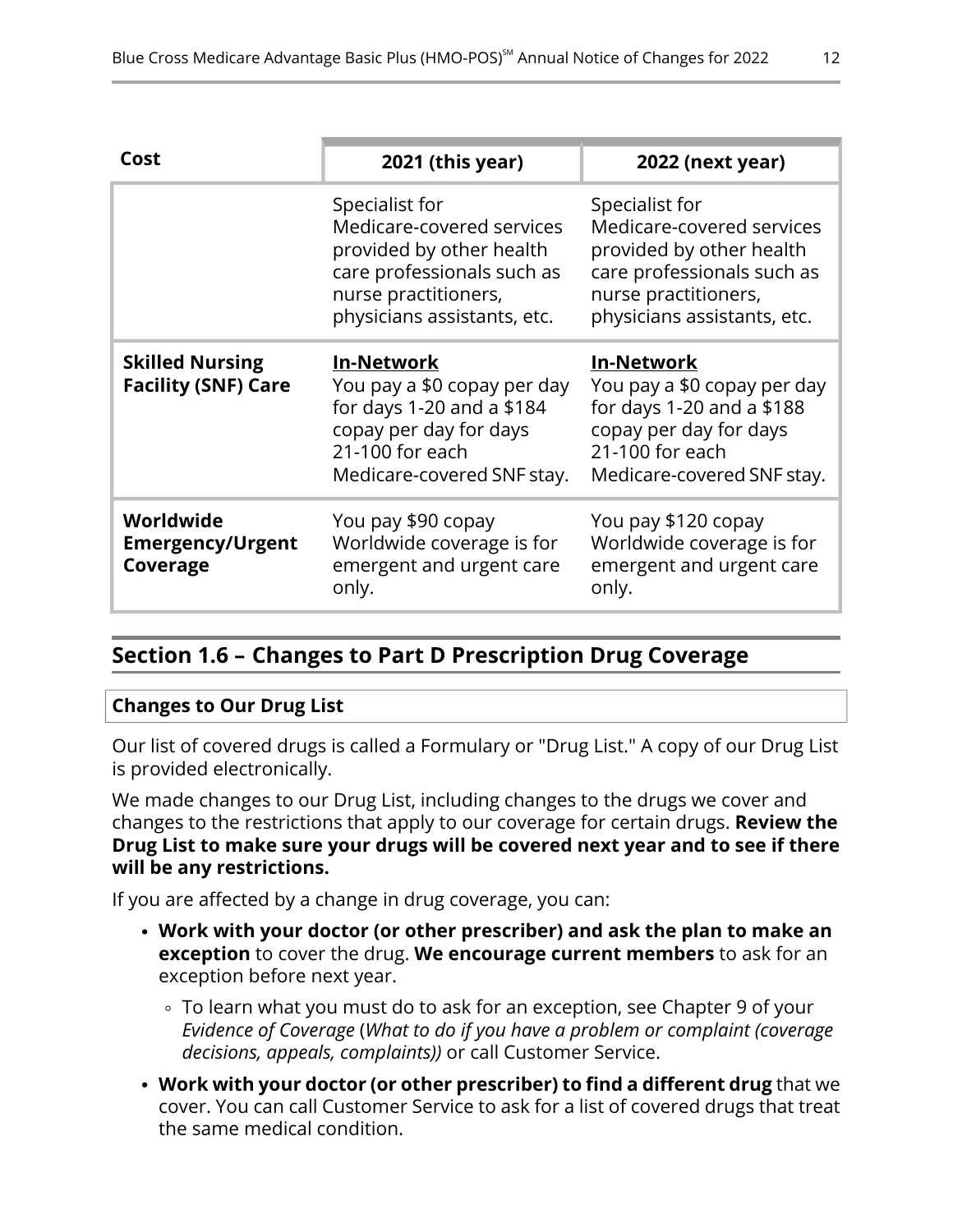In some situations, we are required to cover a temporary supply of a non-formulary drug in the first 90 days of the plan year or the first 90 days of membership to avoid a gap in therapy. (To learn more about when you can get a temporary supply and how to ask for one, see Chapter 5, Section 5.2 of the *Evidence of Coverage.*) During the time when you are getting a temporary supply of a drug, you should talk with your doctor to decide what to do when your temporary supply runs out. You can either switch to a different drug covered by the plan or ask the plan to make an exception for you and cover your current drug.

Current formulary exceptions may still be covered, depending on the circumstance. You can call Customer Service to confirm coverage duration.

Most of the changes in the Drug List are new for the beginning of each year. However, during the year, we might make other changes that are allowed by Medicare rules.

When we make these changes to the Drug List during the year, you can still work with your doctor (or other prescriber) and ask us to make an exception to cover the drug. We will also continue to update our online Drug List as scheduled and provide other required information to reflect drug changes. (To learn more about changes we may make to the Drug List, see Chapter 5, Section 6 of the Evidence of Coverage.)

#### **Changes to Prescription Drug Costs**

*Note:* If you are in a program that helps pay for your drugs ("Extra Help"), **the information about costs for Part D prescription drugs may not apply to you.** We have included a separate insert, called the "Evidence of Coverage Rider for People Who Get Extra Help Paying for Prescription Drugs" (also called the "Low Income Subsidy Rider" or the "LIS Rider"), which tells you about your drug costs. Because you receive "Extra Help" and didn't receive this insert with this packet, please call Customer Service and ask for the "LIS Rider."

There are four "drug payment stages." How much you pay for a Part D drug depends on which drug payment stage you are in. (You can look in Chapter 6, Section 2 of your *Evidence of Coverage* for more information about the stages.)

The information below shows the changes for next year to the first two stages – the Yearly Deductible Stage and the Initial Coverage Stage. (Most members do not reach the other two stages – the Coverage Gap Stage or the Catastrophic Coverage Stage. To get information about your costs in these stages, look at Chapter 6, Sections 6 and 7, in the *Evidence of Coverage*, which is located on our website at [getblueil.com/mapd.](https://www.bcbsil.com/medicare/blue-cross-medicare-options/mapd) You may also call Customer Service to ask us to mail you an *Evidence of Coverage*.)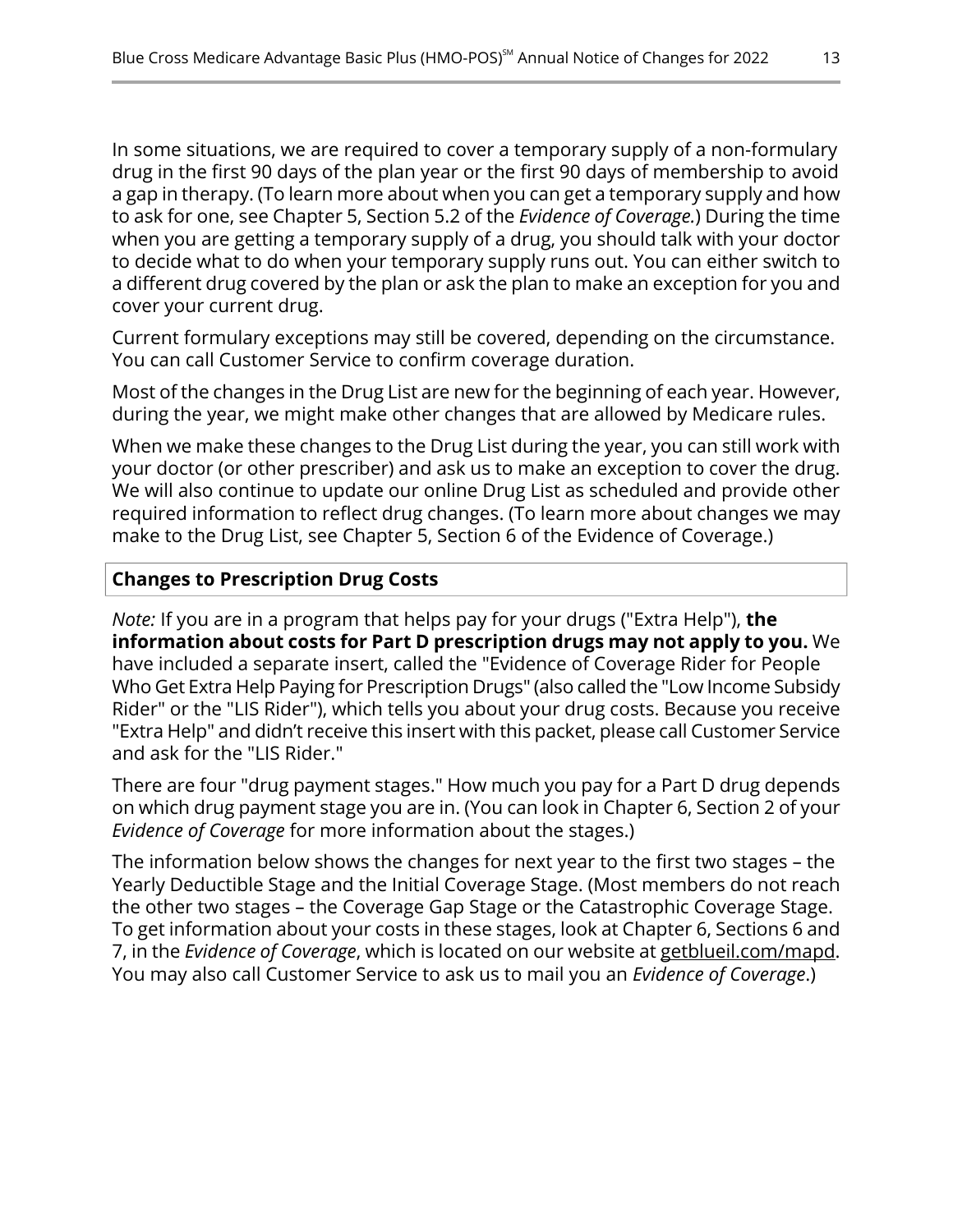### **Changes to the Deductible Stage**

| <b>Stage</b>                                      | 2021 (this year)                                                               | 2022 (next year)                                                               |
|---------------------------------------------------|--------------------------------------------------------------------------------|--------------------------------------------------------------------------------|
| <b>Stage 1: Yearly</b><br><b>Deductible Stage</b> | Because we have no<br>deductible, this payment<br>stage does not apply to you. | Because we have no<br>deductible, this payment<br>stage does not apply to you. |

#### **Changes to Your Cost Sharing in the Initial Coverage Stage**

To learn how copayments and coinsurance work, look at Chapter 6, Section 1.2, *Types of out-of-pocket costs you may pay for covered drugs* in your *Evidence of Coverage*.

| <b>Stage</b>                                                                                                                           | 2021 (this year)                                                     | 2022 (next year)                                                     |
|----------------------------------------------------------------------------------------------------------------------------------------|----------------------------------------------------------------------|----------------------------------------------------------------------|
| <b>Stage 2: Initial</b><br><b>Coverage Stage</b><br>During this stage, the                                                             | Your cost for a one-month<br>supply at a network<br>pharmacy:        | Your cost for a one-month<br>supply at a network<br>pharmacy:        |
| plan pays its share of                                                                                                                 | <b>Tier 1 - Preferred Generic:</b>                                   | <b>Tier 1 - Preferred Generic:</b>                                   |
| the cost of your drugs<br>and you pay your<br>share of the cost.                                                                       | • Standard cost sharing:<br>You pay \$7 copay per<br>prescription.   | • Standard cost sharing:<br>You pay \$10 copay per<br>prescription.  |
| The costs in this row<br>are for a one-month<br>(30-day) supply when<br>you fill your                                                  | • Preferred cost sharing:<br>You pay \$0 copay per<br>prescription.  | • Preferred cost sharing:<br>You pay \$0 copay per<br>prescription.  |
| prescription at a                                                                                                                      | Tier 2 - Generic:                                                    | Tier 2 - Generic:                                                    |
| network pharmacy.<br>For information about<br>the costs for a                                                                          | • Standard cost sharing:<br>You pay \$19 copay per<br>prescription.  | • Standard cost sharing:<br>You pay \$20 copay per<br>prescription.  |
| long-term supply or<br>for mail-order<br>prescriptions, look in                                                                        | • Preferred cost sharing:<br>You pay \$8 copay per<br>prescription.  | • Preferred cost sharing:<br>You pay \$10 copay per<br>prescription. |
| Chapter 6, Section 5 of<br>your Evidence of                                                                                            | <b>Tier 3 - Preferred Brand:</b>                                     | <b>Tier 3 - Preferred Brand:</b>                                     |
| Coverage.<br>We changed the tier<br>for some of the drugs<br>on our Drug List. To<br>see if your drugs will<br>be in a different tier, | • Standard cost sharing:<br>You pay \$47 copay per<br>prescription.  | • Standard cost sharing:<br>You pay \$47 copay per<br>prescription.  |
|                                                                                                                                        | • Preferred cost sharing:<br>You pay \$39 copay per<br>prescription. | • Preferred cost sharing:<br>You pay \$47 copay per<br>prescription. |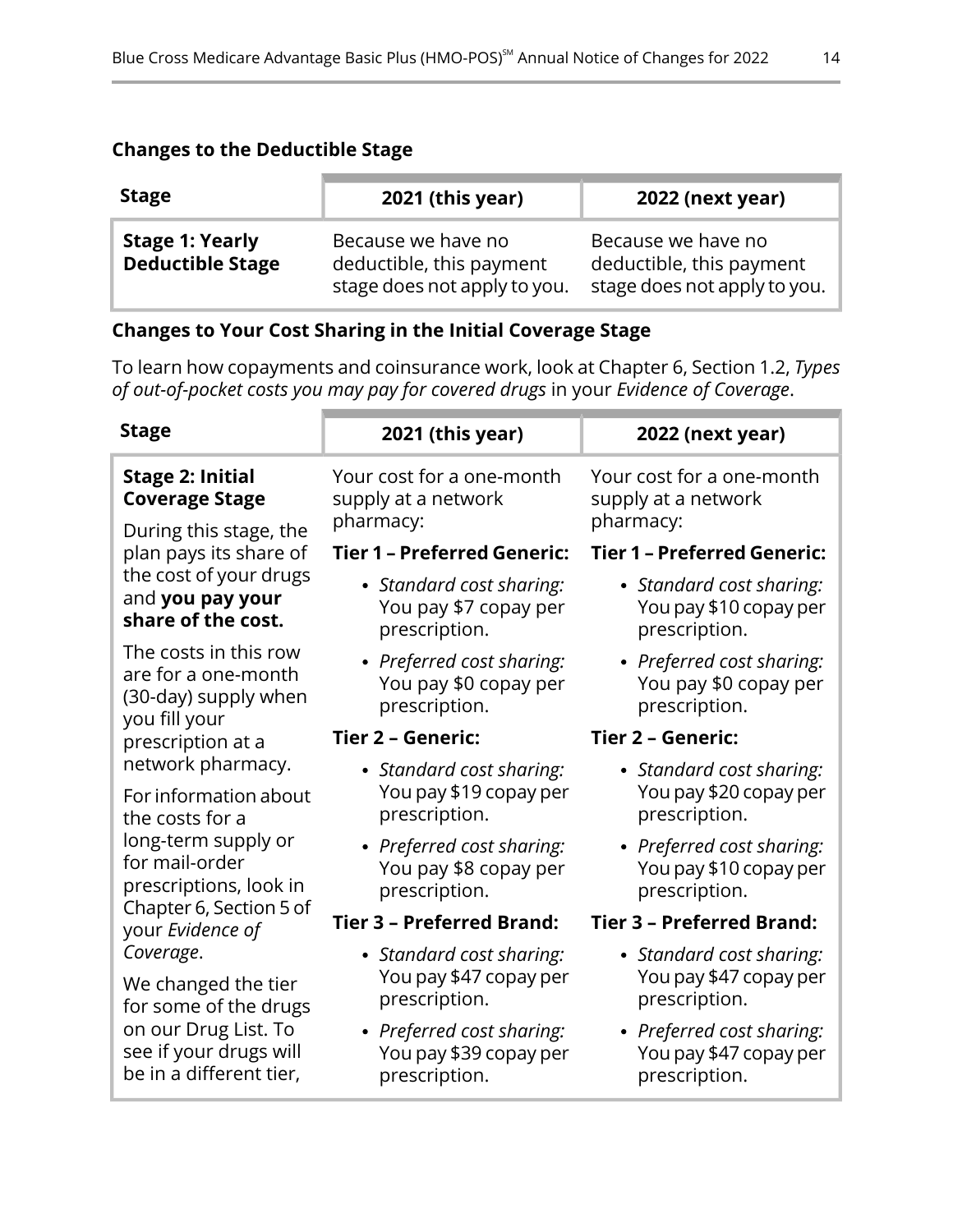| <b>Stage</b>                      | 2021 (this year)                                                                                                    | 2022 (next year)                                                                                                    |
|-----------------------------------|---------------------------------------------------------------------------------------------------------------------|---------------------------------------------------------------------------------------------------------------------|
| look them up on the<br>Drug List. | Tier 4 - Non-Preferred<br>Drug:                                                                                     | Tier 4 - Non-Preferred<br>Drug:                                                                                     |
|                                   | • Standard cost sharing:<br>You pay \$100 copay<br>per prescription.                                                | • Standard cost sharing:<br>You pay \$100 copay<br>per prescription.                                                |
|                                   | • Preferred cost sharing:<br>You pay \$93 copay per<br>prescription.                                                | • Preferred cost sharing:<br>You pay \$100 copay<br>per prescription.                                               |
|                                   | Tier 5 - Specialty:                                                                                                 | Tier 5 - Specialty:                                                                                                 |
|                                   | • Standard cost sharing:<br>You pay 33% of the<br>total cost                                                        | • Standard cost sharing:<br>You pay 33% of the<br>total cost                                                        |
|                                   | • Preferred cost sharing:<br>You pay 33% of the<br>total cost                                                       | • Preferred cost sharing:<br>You pay 33% of the<br>total cost                                                       |
|                                   | Once your total drug costs<br>have reached \$4,130, you<br>will move to the next stage<br>(the Coverage Gap Stage). | Once your total drug costs<br>have reached \$4,430, you<br>will move to the next stage<br>(the Coverage Gap Stage). |

### **Changes to the Coverage Gap and Catastrophic Coverage Stages**

<span id="page-17-0"></span>The other two drug coverage stages – the Coverage Gap Stage and the Catastrophic Coverage Stage – are for people with high drug costs. **Most members do not reach the Coverage Gap Stage or the Catastrophic Coverage Stage**. For information about your costs in these stages, look at Chapter 6, Sections 6 and 7, in your *Evidence of Coverage*.

# **SECTION 2 Administrative Changes**

| <b>Description</b>                   | 2021 (this year)                            | <b>2022 (next year)</b>                                                              |
|--------------------------------------|---------------------------------------------|--------------------------------------------------------------------------------------|
| <b>Mail Order</b><br><b>Pharmacy</b> | Alliance Rx Walgreens Prime<br>is preferred | AllianceRx Walgreens Prime<br>and Express Scripts®<br>Pharmacy are both<br>preferred |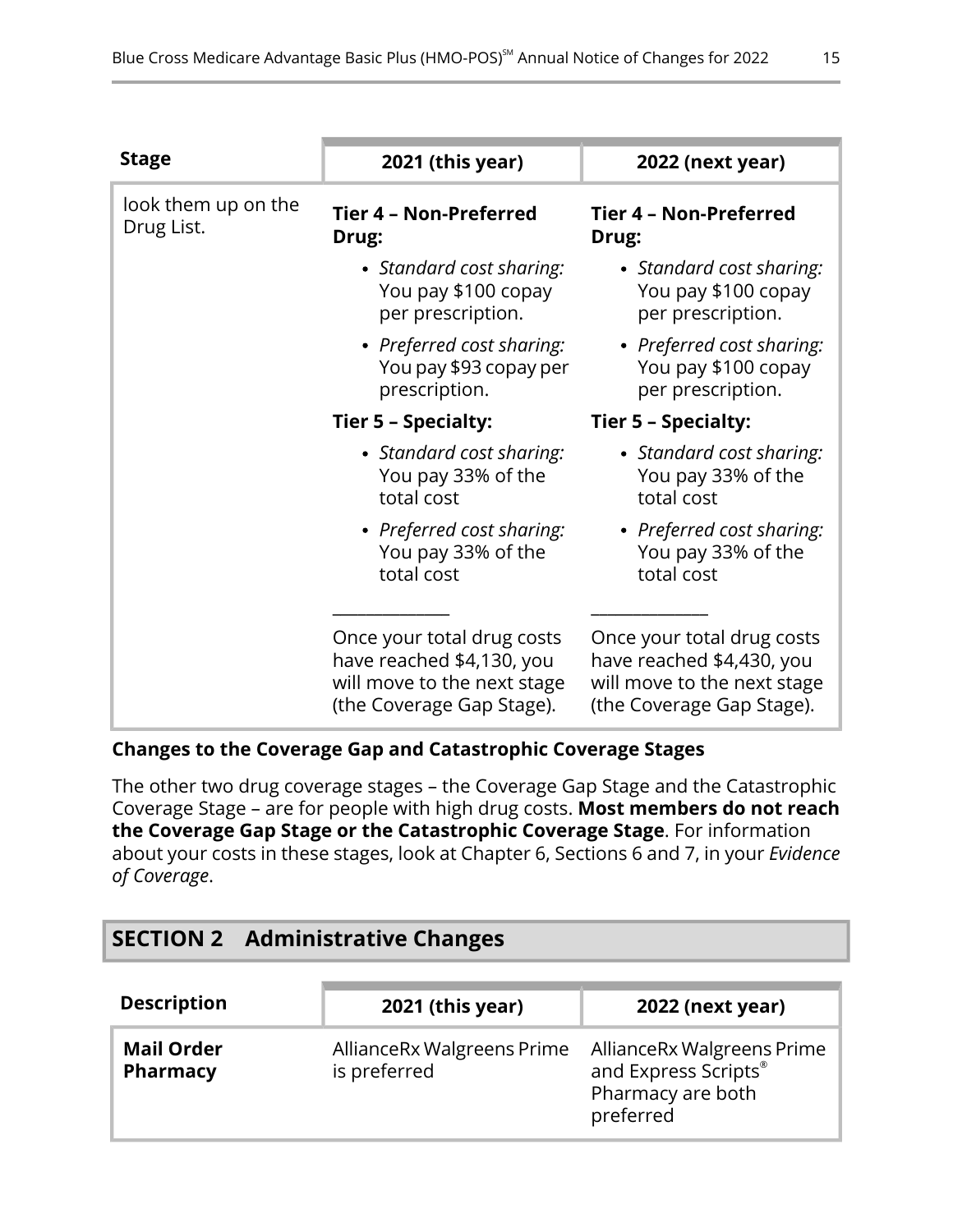| <b>Description</b>                                                                   | 2021 (this year)                                                                                                                                                                                                                                       | 2022 (next year)                                                                                                                                                                                                                           |
|--------------------------------------------------------------------------------------|--------------------------------------------------------------------------------------------------------------------------------------------------------------------------------------------------------------------------------------------------------|--------------------------------------------------------------------------------------------------------------------------------------------------------------------------------------------------------------------------------------------|
| <b>Diabetic Testing</b><br><b>Supplies</b>                                           | <b>Therapeutic Continuous</b><br><b>Glucose Monitoring (CGM)</b><br>products are covered from<br>Abbott (Freestyle Libre/Libre<br>II) and Dexcom (G5 and G6)<br>- and when obtained<br>through the pharmacy, are<br>subject to prior<br>authorization. | <b>Continuous Glucose</b><br>Monitoring (CGM) products<br>obtained through the<br>pharmacy are subject to<br>Prior Authorization,<br>Quantity Limit, and<br>coverage is preferred for<br>Dexcom G6 and Abbott<br>Freestyle Libre products. |
| Long-term supply of<br>a covered Part D<br>prescription drug<br>(Tier 5 - Specialty) | For Tier 5 drugs, you can get<br>a long-term supply (also<br>called an "extended supply")<br>when you fill your<br>prescription. A longterm<br>supply is up to a 90 day<br>supply.                                                                     | A long-term supply is not<br>available for drugs in Tier 5.<br>Tier 5 drugs are available up<br>to a 30-day supply.                                                                                                                        |
| Service area                                                                         | The service area for this<br>plan includes these<br>counties: Cook, DuPage,<br>Kane, McHenry, and Will.                                                                                                                                                | The service area for this<br>plan includes these<br>counties: Cook, DuPage,<br>Kane, Kankakee, Kendall,<br>McHenry, and Will.                                                                                                              |
| <b>Network Pharmacy</b><br><b>Cost Sharing</b>                                       | Standard cost sharing<br>applied at all network<br>pharmacies                                                                                                                                                                                          | Standard cost sharing<br>applies at standard<br>pharmacies and preferred<br>cost sharing applies at<br>preferred pharmacies.<br>Please review the 2022<br>Pharmacy Directory to see<br>if your pharmacy is<br>preferred or standard.       |

Prime Therapeutics LLC is a pharmacy benefit management company, contracted by Blue Cross and Blue Shield of Illinois (BCBSIL)to provide pharmacy benefit management services. BCBSIL, as well as several other independent Blue Cross and Blue Shield Plans, has an ownership interest in Prime Therapeutics.

Prime Therapeutics LLC has an ownership interest in AllianceRx Walgreens Prime, a central specialty pharmacy and home delivery pharmacy. Prime Therapeutics LLC,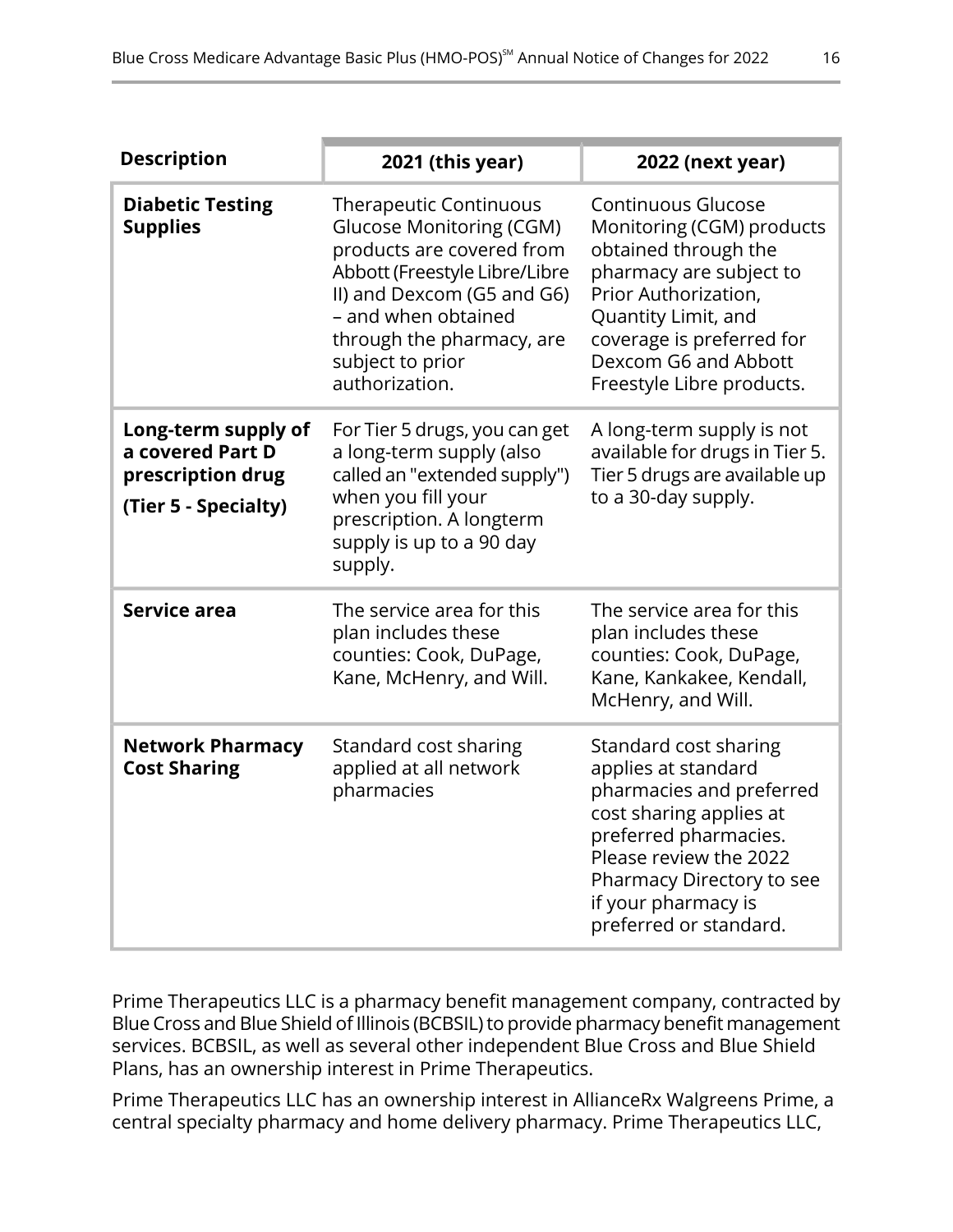provides pharmacy benefit management services for Blue Cross and Blue Shield of Illinois (BCBSIL) and is owned by 18 Blue Cross and Blue Shield Plans, subsidiaries or affiliates of those plans.

Express Scripts® Pharmacy is a pharmacy that is contracted to provide mail pharmacy services to members of Blue Cross and Blue Shield of Illinois (BCBSIL).

Express Scripts® Pharmacy is a trademark of Express Scripts Strategic Development, Inc.

# <span id="page-19-2"></span><span id="page-19-1"></span>**SECTION 3 Deciding Which Plan to Choose**

## **Section 3.1 – If you want to stay in Blue Cross Medicare Advantage Basic Plus (HMO-POS)**

**To stay in our plan you don't need to do anything.** If you do not sign up for a different plan or change to Original Medicare by December 7, you will automatically be enrolled in our Blue Cross Medicare Advantage Basic Plus (HMO-POS)*.*

# **Section 3.2 – If you want to change plans**

<span id="page-19-0"></span>l

We hope to keep you as a member next year but if you want to change for 2022 follow these steps:

#### **Step 1: Learn about and compare your choices**

- You can join a different Medicare health plan timely,
- *OR*-- You can change to Original Medicare. If you change to Original Medicare, you will need to decide whether to join a Medicare drug plan. If you do not enroll in a Medicare drug plan, please see Section [1.1](#page-8-0) regarding a potential Part D late enrollment penalty.

To learn more about Original Medicare and the different types of Medicare plans, read the *Medicare & You 2022* handbook, call your State Health Insurance Assistance Program (see Section [5](#page-20-1)), or call Medicare (see Section [7.2\)](#page-22-0).

You can also find information about plans in your area by using the Medicare Plan Finder on the Medicare website. Go to [www.medicare.gov/plan-compare](http://www.medicare.gov/plan-compare). **Here, you can find information about costs, coverage, and quality ratings for Medicare plans.**

#### **Step 2: Change your coverage**

To **change to a different Medicare health plan**, enroll in the new plan. You will automatically be disenrolled from Blue Cross Medicare Advantage Basic Plus (HMO-POS).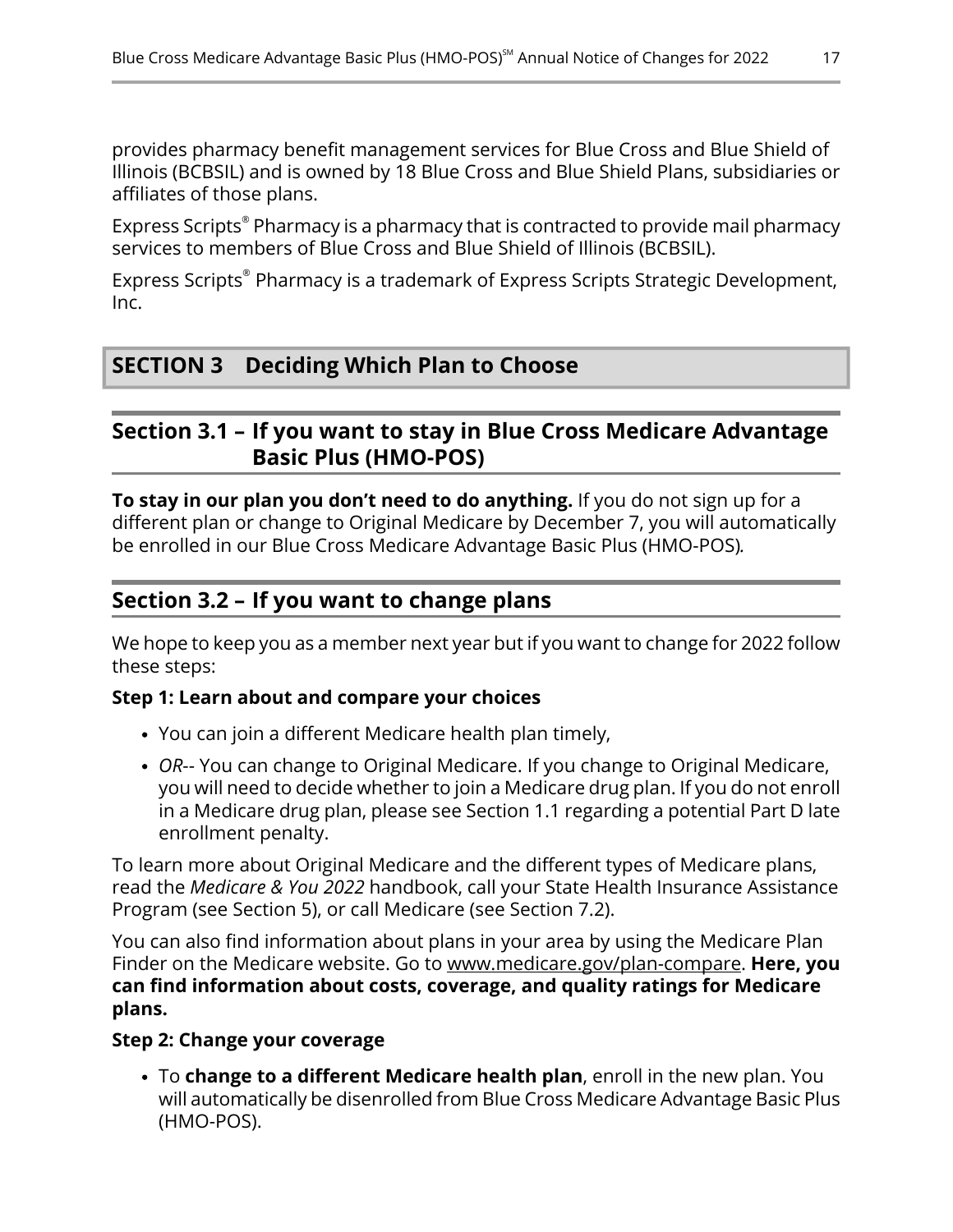- To **change to Original Medicare with a prescription drug plan**, enroll in the new drug plan. You will automatically be disenrolled from Blue Cross Medicare Advantage Basic Plus (HMO-POS).
- To **change to Original Medicare without a prescription drug plan**, you must either:
	- ∘ Send us a written request to disenroll. Contact Customer Service if you need more information on how to do this (phone numbers are in Section [7.1](#page-21-2) of this booklet).
	- *– or –* Contact **Medicare**, at 1-800-MEDICARE (1-800-633-4227), 24 hours a day, 7 days a week, and ask to be disenrolled. TTY users should call 1-877-486-2048.

# <span id="page-20-0"></span>**SECTION 4 Deadline for Changing Plans**

If you want to change to a different plan or to Original Medicare for next year, you can do it from **October 15 until December 7**. The change will take effect on January 1, 2022.

#### **Are there other times of the year to make a change?**

In certain situations, changes are also allowed at other times of the year. For example, people with Medicaid, those who get "Extra Help" paying for their drugs, those who have or are leaving employer coverage, and those who move out of the service area may be allowed to make a change at other times of the year. For more information, see Chapter 10, Section 2.3 of the *Evidence of Coverage.*

<span id="page-20-1"></span>If you enrolled in a Medicare Advantage plan for January 1, 2022, and don't like your plan choice, you can switch to another Medicare health plan (either with or without Medicare prescription drug coverage) or switch to Original Medicare (either with or without Medicare prescription drug coverage) between January 1 and March 31, 2022. For more information, see Chapter 10, Section 2.2 of the *Evidence of Coverage*.

# **SECTION 5 Programs That Offer Free Counseling about Medicare**

The State Health Insurance Assistance Program (SHIP) is a government program with trained counselors in every state. In Illinois, the SHIP is called Illinois Department on Aging.

Illinois Department on Aging is independent (not connected with any insurance company or health plan). It is a state program that gets money from the Federal government to give **free** local health insurance counseling to people with Medicare. Illinois Department on Aging counselors can help you with your Medicare questions or problems. They can help you understand your Medicare plan choices and answer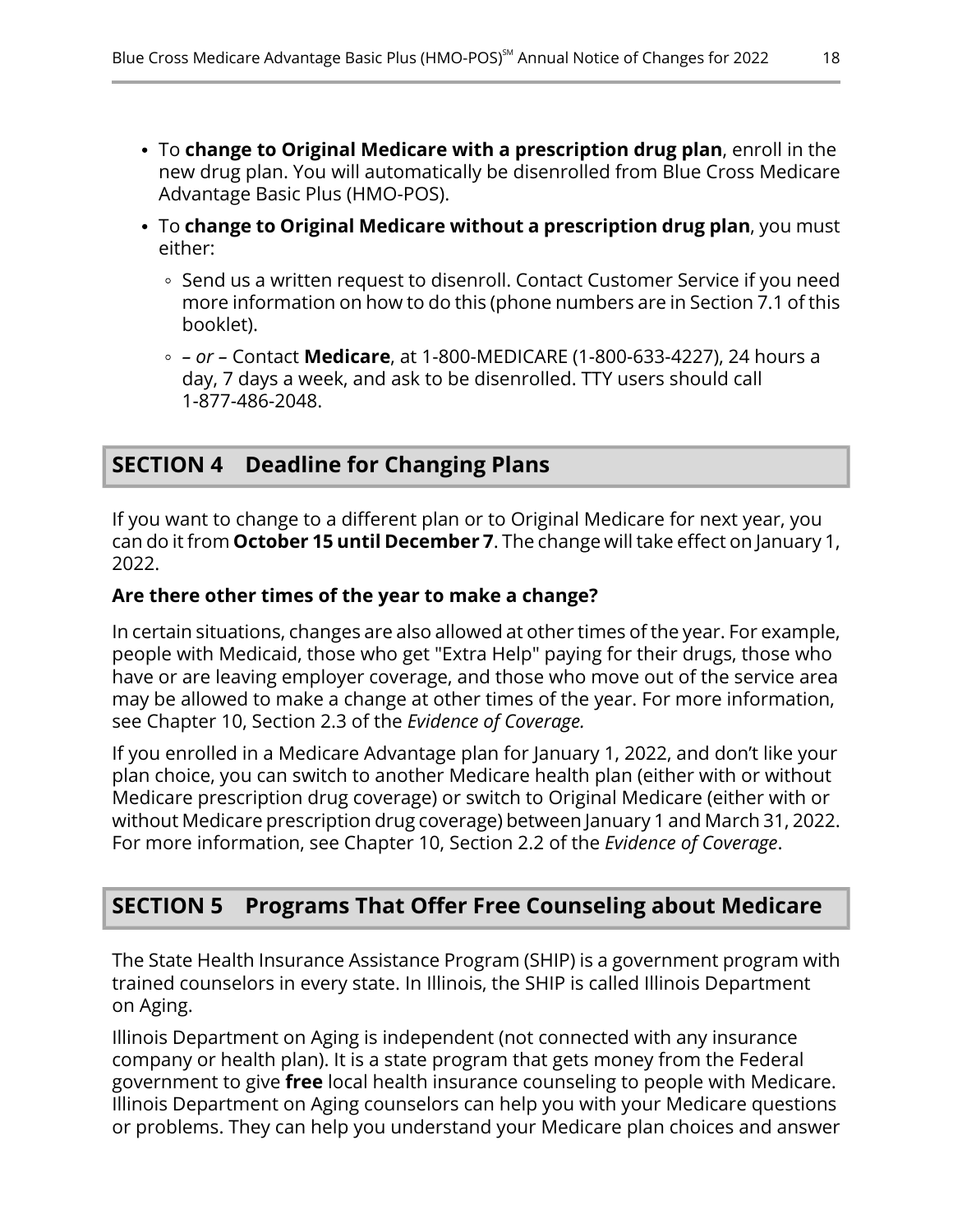questions about switching plans. You can call Illinois Department on Aging at 1-800-252-8966. You can learn more about Illinois Department on Aging by visiting their website [\(https://www2.illinois.gov/aging/ship/Pages/default.aspx](https://www2.illinois.gov/aging/ship/Pages/default.aspx)).

# <span id="page-21-0"></span>**SECTION 6 Programs That Help Pay for Prescription Drugs**

You may qualify for help paying for prescription drugs.

- **"Extra Help" from Medicare.** People with limited incomes may qualify for "Extra Help" to pay for their prescription drug costs. If you qualify, Medicare could pay up to 75% or more of your drug costs including monthly prescription drug premiums, annual deductibles, and coinsurance. Additionally, those who qualify will not have a coverage gap or late enrollment penalty. Many people are eligible and don't even know it. To see if you qualify, call:
	- 1-800-MEDICARE (1-800-633-4227). TTY users should call 1-877-486-2048, 24 hours a day/7 days a week;
	- The Social Security Office at 1-800-772-1213 between 7 am and 7 pm, Monday through Friday. TTY users should call, 1-800-325-0778 (applications); or
	- Your State Medicaid Office (applications).
- **Prescription Cost-sharing Assistance for Persons with HIV/AIDS.** The AIDS Drug Assistance Program (ADAP) helps ensure that ADAP-eligible individuals living with HIV/AIDS have access to life-saving HIV medications. Individuals must meet certain criteria, including proof of State residence and HIV status, low income as defined by the State, and uninsured/under-insured status. Medicare Part D prescription drugs that are also covered by ADAP qualify for prescription cost-sharing assistance through the Illinois Department of Public Health, 535 W. Jefferson St. First Floor, Springfield, IL 62761; [https://dph.illinois.gov/topics](https://dph.illinois.gov/topics-services/diseases-and-conditions/hiv-aids/ryan-white-care-and-hopwa-services) [services/diseases-and-conditions/hiv-aids/ryan-white-care-and-hopwa-services.](https://dph.illinois.gov/topics-services/diseases-and-conditions/hiv-aids/ryan-white-care-and-hopwa-services) For information on eligibility criteria, covered drugs, or how to enroll in the program, please call 1-217-782-4977.

## <span id="page-21-2"></span><span id="page-21-1"></span>**SECTION 7 Questions?**

# **Section 7.1 – Getting Help from Blue Cross Medicare Advantage Basic Plus (HMO-POS)**

Questions? We're here to help. Please call Customer Service at 1-877-774-8592. (TTY only, call 711). We are available for phone calls 8:00 a.m. – 8:00 p.m., local time, 7 days a week. If you are calling from April 1 through September 30, alternate technologies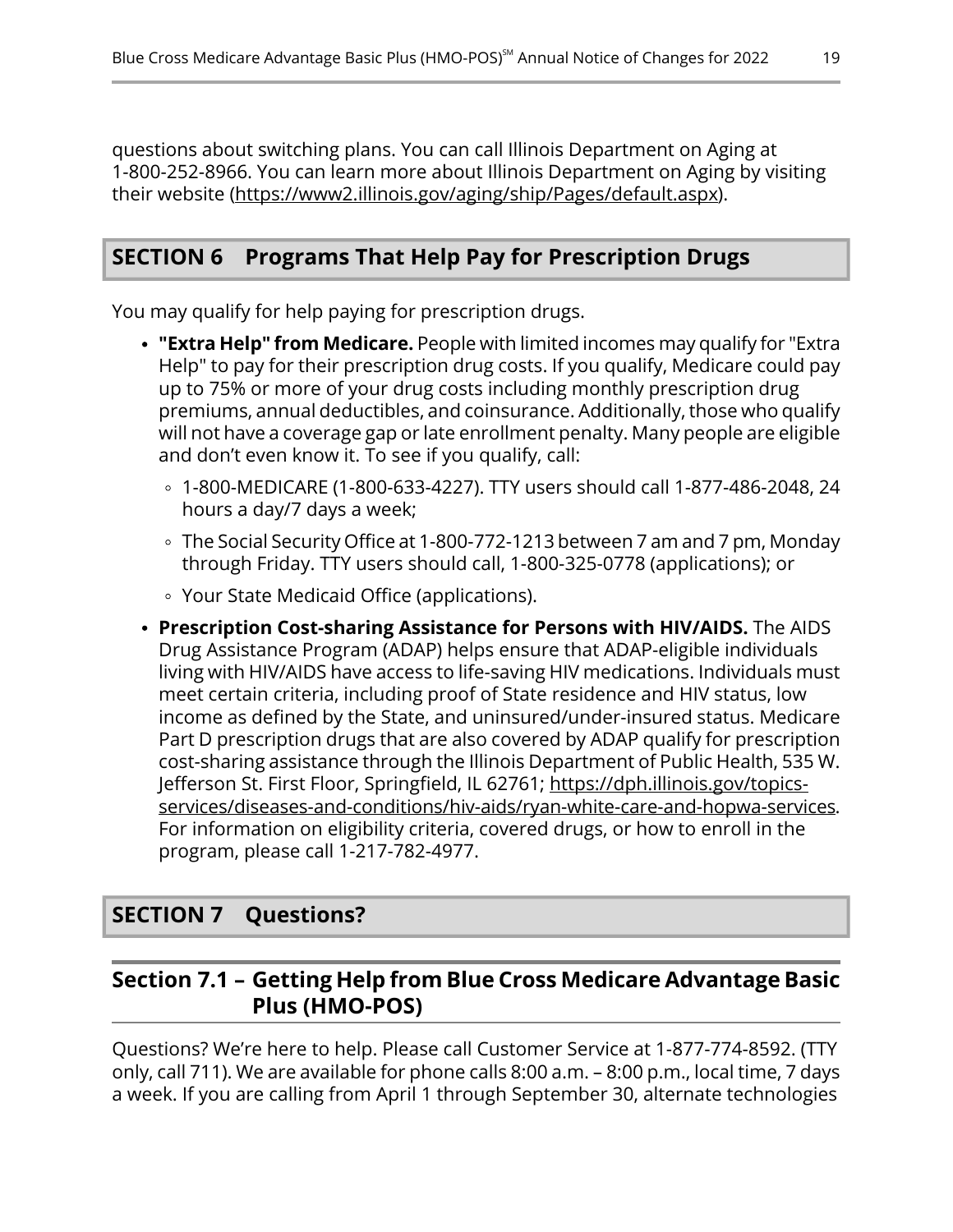(for example, voicemail) will be used on weekends and holidays. Calls to these numbers are free.

#### **Read your 2022** *Evidence of Coverage* **(it has details about next year's benefits and costs)**

This *Annual Notice of Changes* gives you a summary of changes in your benefits and costs for 2022. For details, look in the 2022 *Evidence of Coverage* for Blue Cross Medicare Advantage Basic Plus (HMO-POS)*.* The *Evidence of Coverage* is the legal, detailed description of your plan benefits. It explains your rights and the rules you need to follow to get covered services and prescription drugs. A copy of the *Evidence of Coverage* is located on our website at [getblueil.com/mapd](https://www.bcbsil.com/medicare/blue-cross-medicare-options/mapd). You may also call Customer Service to ask us to mail you an *Evidence of Coverage*.

#### **Visit our Website**

<span id="page-22-0"></span>l

You can also visit our website at [getblueil.com/mapd.](https://www.bcbsil.com/medicare/blue-cross-medicare-options/mapd) As a reminder, our website has the most up-to-date information about our provider network (*Provider Directory*) and our list of covered drugs (Formulary/Drug List).

# **Section 7.2 – Getting Help from Medicare**

To get information directly from Medicare:

#### **Call 1-800-MEDICARE (1-800-633-4227)**

You can call 1-800-MEDICARE (1-800-633-4227), 24 hours a day, 7 days a week. TTY users should call 1-877-486-2048.

### **Visit the Medicare Website**

You can visit the Medicare website ([www.medicare.gov](http://www.medicare.gov/)). It has information about cost, coverage, and quality ratings to help you compare Medicare health plans. You can find information about plans available in your area by using the Medicare Plan Finder on the Medicare website. (To view the information about plans, go to [www.medicare.](http://www.medicare.gov/plan-compare) [gov/plan-compare](http://www.medicare.gov/plan-compare).)

#### **Read** *Medicare & You 2022*

You can read the *Medicare & You 2022* handbook. Every year in the fall, this booklet is mailed to people with Medicare. It has a summary of Medicare benefits, rights and protections, and answers to the most frequently asked questions about Medicare. If you don't have a copy of this booklet, you can get it at the Medicare website ([www.medicare.gov\)](https://www.medicare.gov/) or by calling 1-800-MEDICARE (1-800-633-4227), 24 hours a day, 7 days a week. TTY users should call 1-877-486-2048.

Out-of-network/non-contracted providers are under no obligation to treat Blue Cross Medicare Advantage Basic Plus (HMO-POS) members, except in emergency situations.